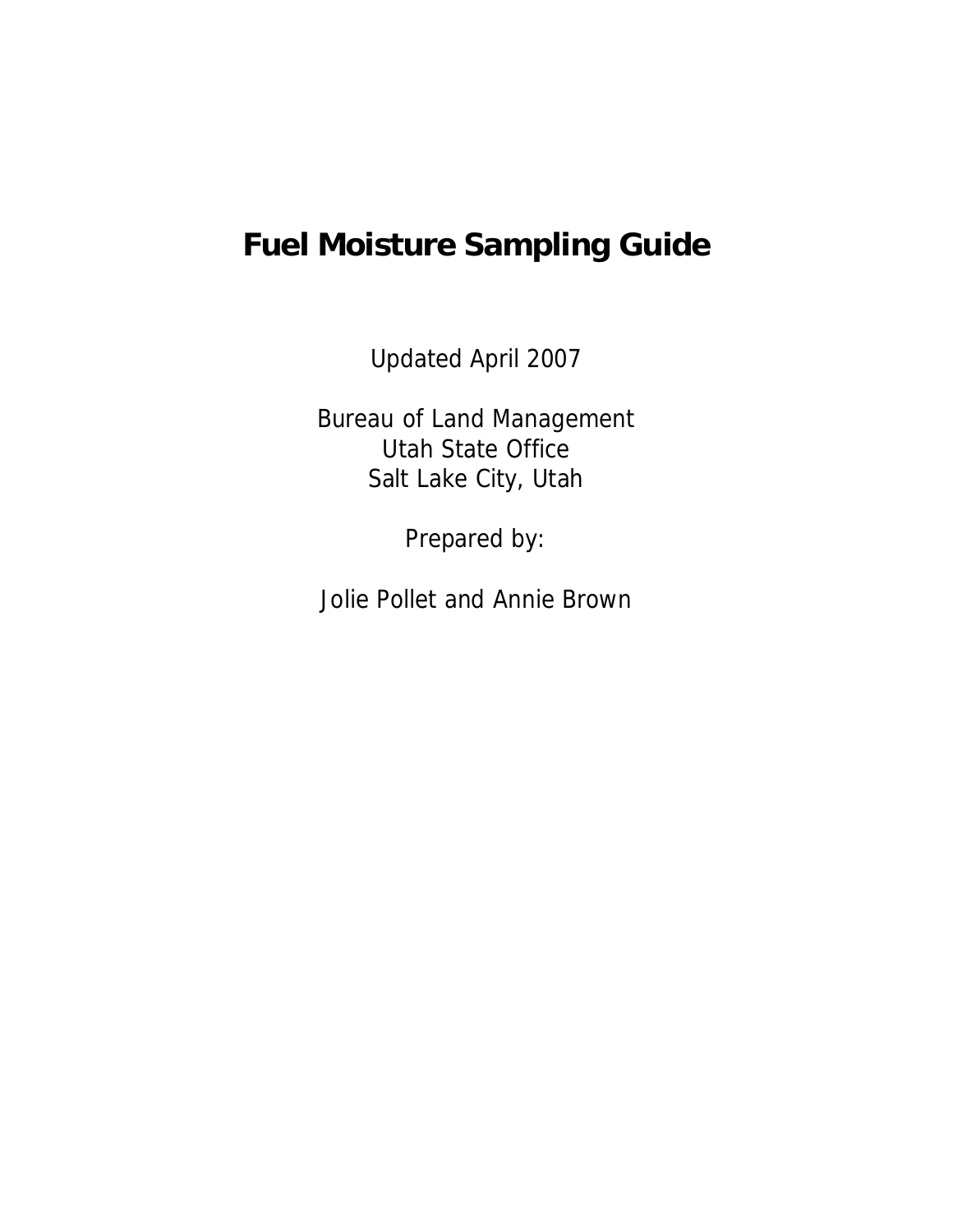# **Table of Contents**

| Understanding Plant Phenology of Selected Species to Aid in Collecting Live |  |
|-----------------------------------------------------------------------------|--|
|                                                                             |  |
|                                                                             |  |
|                                                                             |  |
|                                                                             |  |
|                                                                             |  |
|                                                                             |  |
|                                                                             |  |
|                                                                             |  |
|                                                                             |  |
|                                                                             |  |
|                                                                             |  |
|                                                                             |  |
|                                                                             |  |
|                                                                             |  |
|                                                                             |  |
|                                                                             |  |
|                                                                             |  |
| <b>Guidelines for Fire Behavior and Tactics Based on</b>                    |  |
|                                                                             |  |
|                                                                             |  |
|                                                                             |  |
|                                                                             |  |
| <b>Appendices</b>                                                           |  |
|                                                                             |  |
|                                                                             |  |
|                                                                             |  |
|                                                                             |  |
| Appendix D - Equipment Vendors, Suggested Equipment and Estimated Costs30   |  |
|                                                                             |  |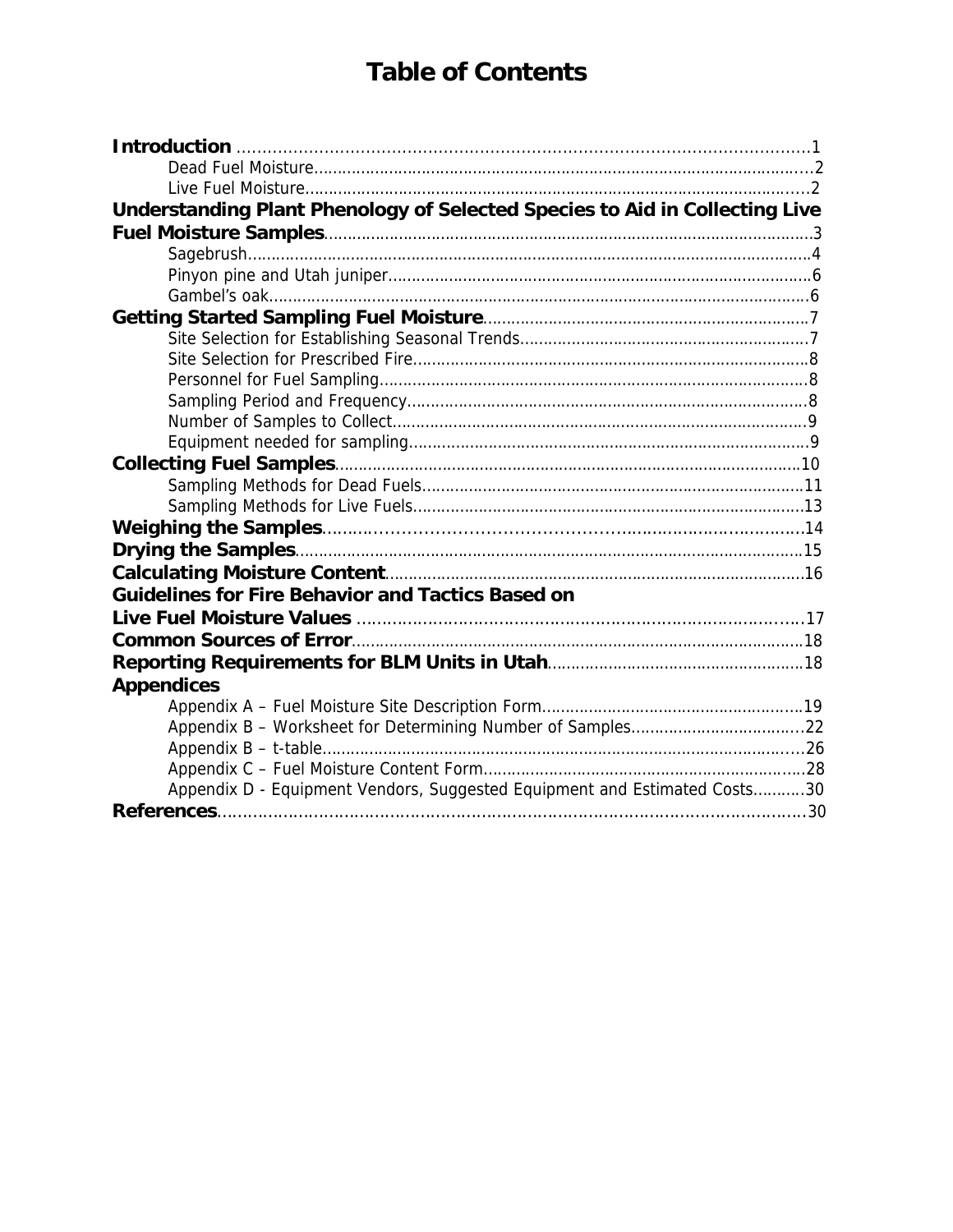## **Introduction**

The strong influence that variations in live and dead fuel moisture content have on fire behavior has been recognized by wildland fire managers. Fuel moistures help drive fire suppression staffing and funding decisions; and guidelines for prescribed burning call for accurate values for the moisture content of fuels (USDI 2000). This handbook aims to synthesize the existing literature on fuel moisture into uniform sampling procedures for BLM units in Utah.

Although live and dead fuels are a major influence on fire behavior, they are only two of many fuel and environmental parameters affecting fire behavior. Consequently, live and dead fuel moisture alone cannot be used to adequately evaluate potential fire hazard and fire behavior. Used in conjunction with the effects of other fire behavior influences, knowledge of the values and trends of fuel moistures can greatly improve the accuracy of fire hazard, fire behavior, and fire effects predictions for use in fire suppression, fire prevention, prescribed fire activities, and fire rehabilitation.

For most fuels, no computational procedure yet developed is adequate to estimate their moisture content. Direct sampling of fuels is the best alternative. Regardless of the purpose of fuel moisture sampling, a standard procedure for collecting, processing, calculating and reporting the moisture content is necessary. Errors in estimating representative fuel moisture content on a site can potentially be introduced during every step of the process if defined procedures are not followed. Further, the collection of appropriate material must be standardized to achieve accurate estimates.

This guide presents a standard procedure for collecting and handling samples from various fuel complexes, with particular emphasis on selected fuels in Utah's BLMadministered lands.

The basis of live fuel moisture causes some confusion among fire practitioners (i.e., how can fuel have more than 100% moisture?). Moisture content of wildland fuels is expressed in relation to dry weight, not just the proportion of water in the fuel. It is the dry material that provides the heat to evaporate water so that the fuel will burn.

The definition of moisture content used here is the ratio of the weight of the water contained to the dry weight of the material, expressed as a percentage. The simple formula for percent moisture content is:

> Weight of water in sample  $(100)$  = percent moisture content Dry weight of sample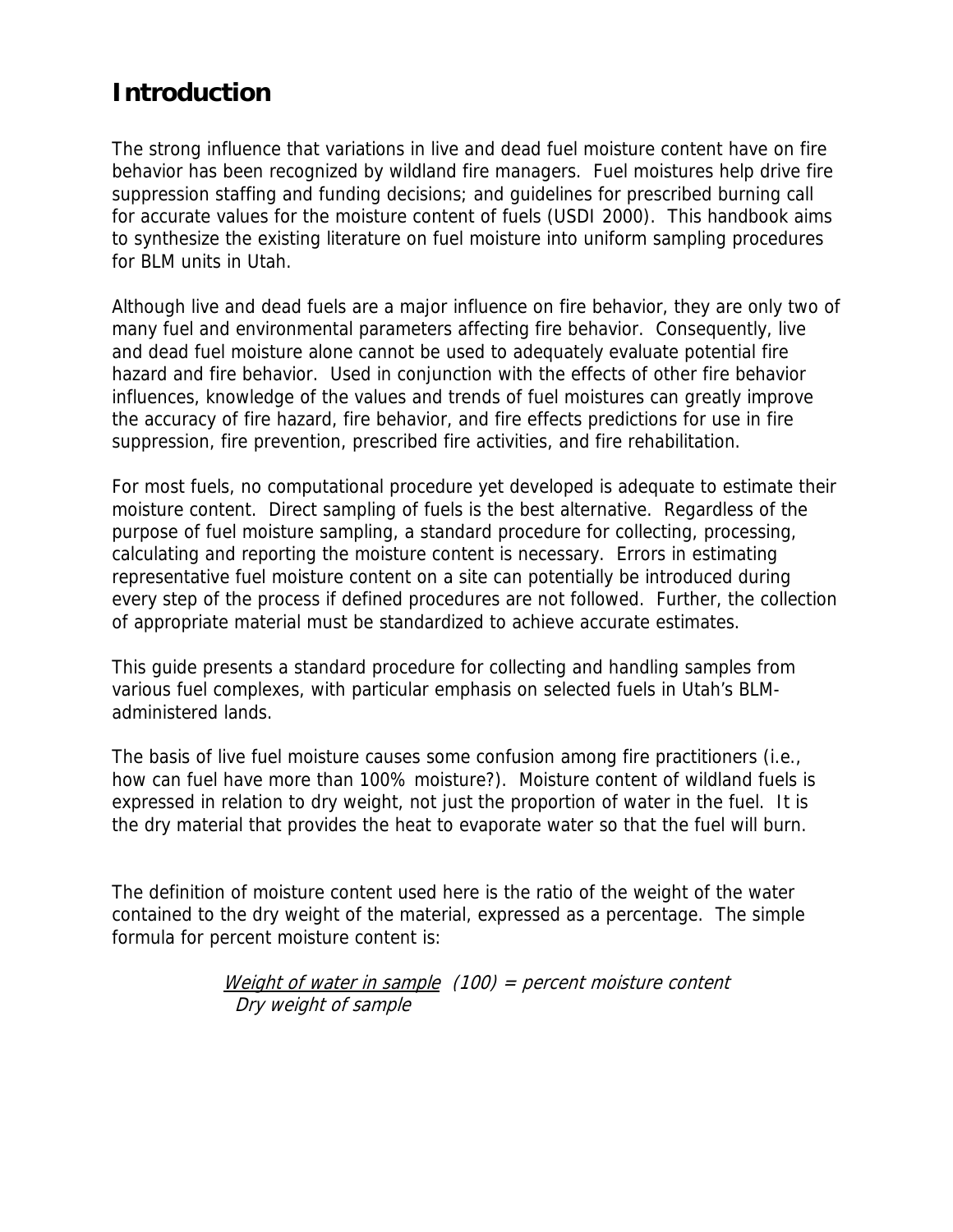### **The objectives of fuel moisture sampling and reporting are to:**

- Assist in fire behavior predictions for wildfires and fire use
- Provide a basis for severity funding
- Determine whether a site is in prescription for prescribed burning
- Aid in determining post-fire resource effects
- Determine drought or drying trends
- Validate NFDRS calculated outputs

### **Dead Fuel Moisture**

Dead fuels consist of: small to large diameter down and dead woody fuels (1-, 10-, 100-, and 1000-hour fuels); dead grasses and forbs; frost-killed leaves still attached to live stems, such as on Gambel's oak; and surface litter such as fallen leaves and needles. Duff and soil are also categorized as dead fuels for the purposes of this guide.

One-hour fuels can be estimated from environmental conditions (Fire Behavior Field Reference Guide 1992). Ten-hour fuel sticks are standard at all NFDRS sampling stations and provide a relative measure of drying. 100-hour and 1000-hour fuels are typically determined by field sampling.

Duff may be sampled to determine its moisture content. Many vital plant parts – rhizomes, roots, tubers – reside in duff. Although soil is not usually considered to be a fuel, some surface soil samples are often collected for moisture content because sprouting parts of many plant species are concentrated in the surface of the soil rather than in the duff. Additionally, most BLM sites in Utah have very little or no duff and soil moisture content may be the best way to evaluate the effects of fire below the ground surface.

### **Live Fuel Moisture**

Live fuels consist of: conifer needles; twigs and leaves of shrubs (evergreen and deciduous); and green (live) grasses and forbs.

Changes in live fuel moisture content are related to the physiological activity of the vegetation, and this activity is greatly influenced by soil moisture and the soil and air temperature. When precipitation is deficient, less new growth is produced and peak moisture in the living material can be less than during more moist years. If soil moisture deficiency persists through the summer, live fuel moisture can drop more rapidly.

Soil and air temperatures affect the time new growth starts and the level of moisture attained by the vegetation. In situations when soil moisture is not limiting, new growth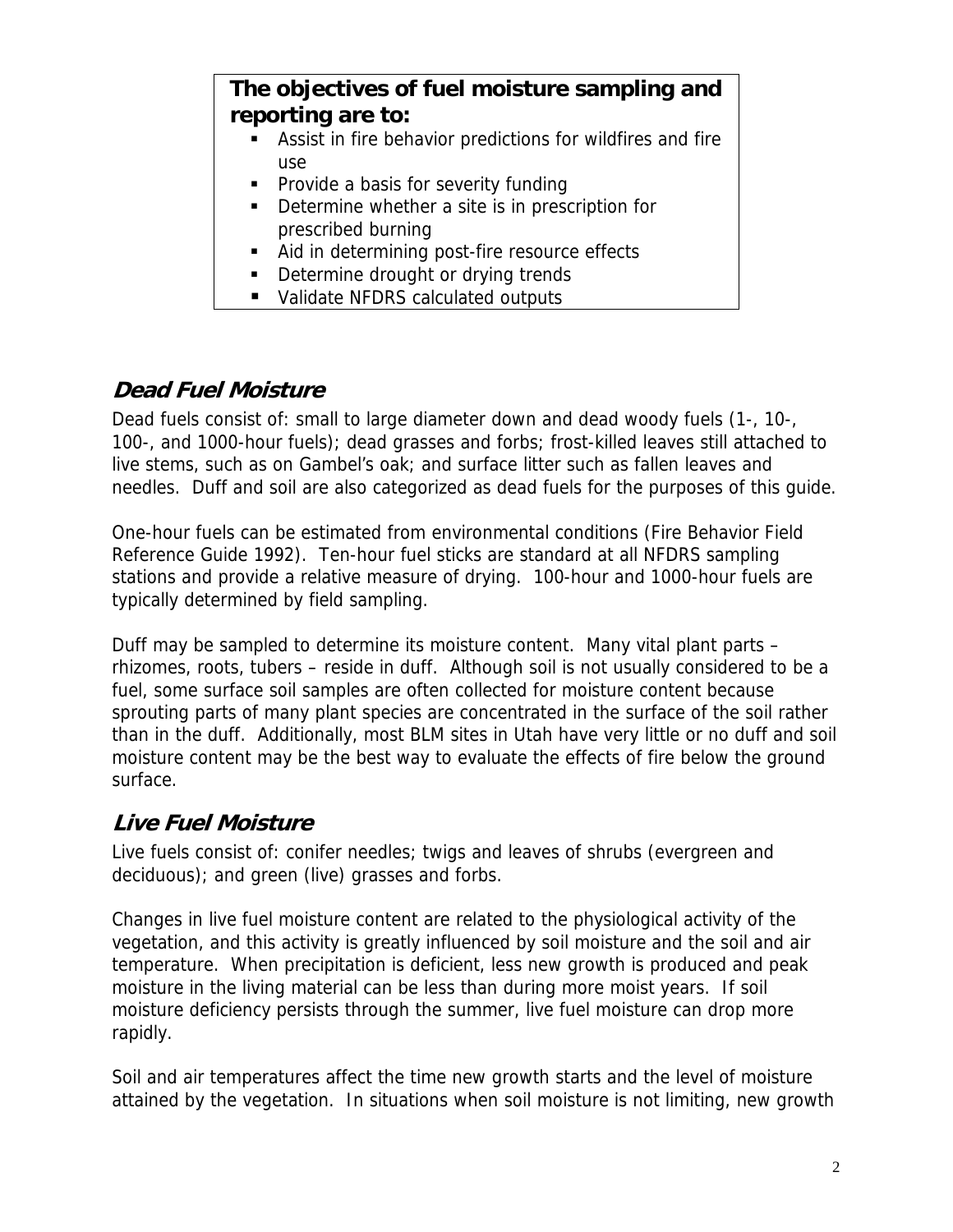will start earlier and often reach a higher level of moisture when the weather in late winter and spring is warm than when the weather is cold. Other factors that affect soil and air temperatures, such as slope, aspect, and elevation also affect the amount of new growth, the timing of growth, and the level of moisture in the living material.

The moisture patterns of different plant species vary. Moisture variations are also found between plants of the same species in the same locale and often in material taken from different heights and aspects on the same plant. Site quality also affects live fuel moisture; shrubs on good sites tend to produce more new growth, have higher moisture levels, and decrease in moisture more slowly during the summer than shrubs on poor sites (Countryman and Dean 1979).

Live plants may either suppress combustion or contribute to it, depending on their moisture content and flammability of chemical compounds contained in the plant. The NFDRS uses weather variables to estimate the moisture content of shrubs and herbaceous plants. These are then used in calculating the ignition component, spread component and energy release component. However, previous experience has shown that moisture content in live vegetation is controlled by species physiology and time of year and may not be accurately calculated from such external variables.

## **Understanding Plant Phenology of Selected Species to Aid in Collecting Live Fuel Moisture Samples**

Phenology is the study of the annual cycles of plants and how they respond to seasonal changes in their environment. Phenology refers to the timing of flower emergence, sequence of bloom, fruiting, and leaf drop in autumn. For the purposes of live fuel moisture sampling, it is helpful to understand the plant phenology of your particular species of interest.

Most major changes in the moisture content of live plants are associated with physiological events in their annual life cycles. Typically, herbaceous and deciduous vegetation has the most moisture in late spring and becomes drier through the summer and into the fall. However, moisture levels of conifer needles are lowest in the spring. Surges in live fuel moisture may occur in some species in late summer or early fall when significant precipitation occurs. Noting the occurrence of the plants physiological changes each time live fuel samples are collected gives you useful information for describing their flammability and for comparing physiological responses from site to site or from year to year. The kinds of events that should be recorded include:

#### **Trees and Shrubs (including pinyon pine, juniper, sagebrush, oakbrush):**

- Beginning of new foliage and stem growth
- New growth complete new stems darkening, mature foliage present, terminal bud development at the end of the current year's shoot
- Presence of flowers (i.e., green or yellow sagebrush flowerheads), or ripe fruits (i.e., acorns)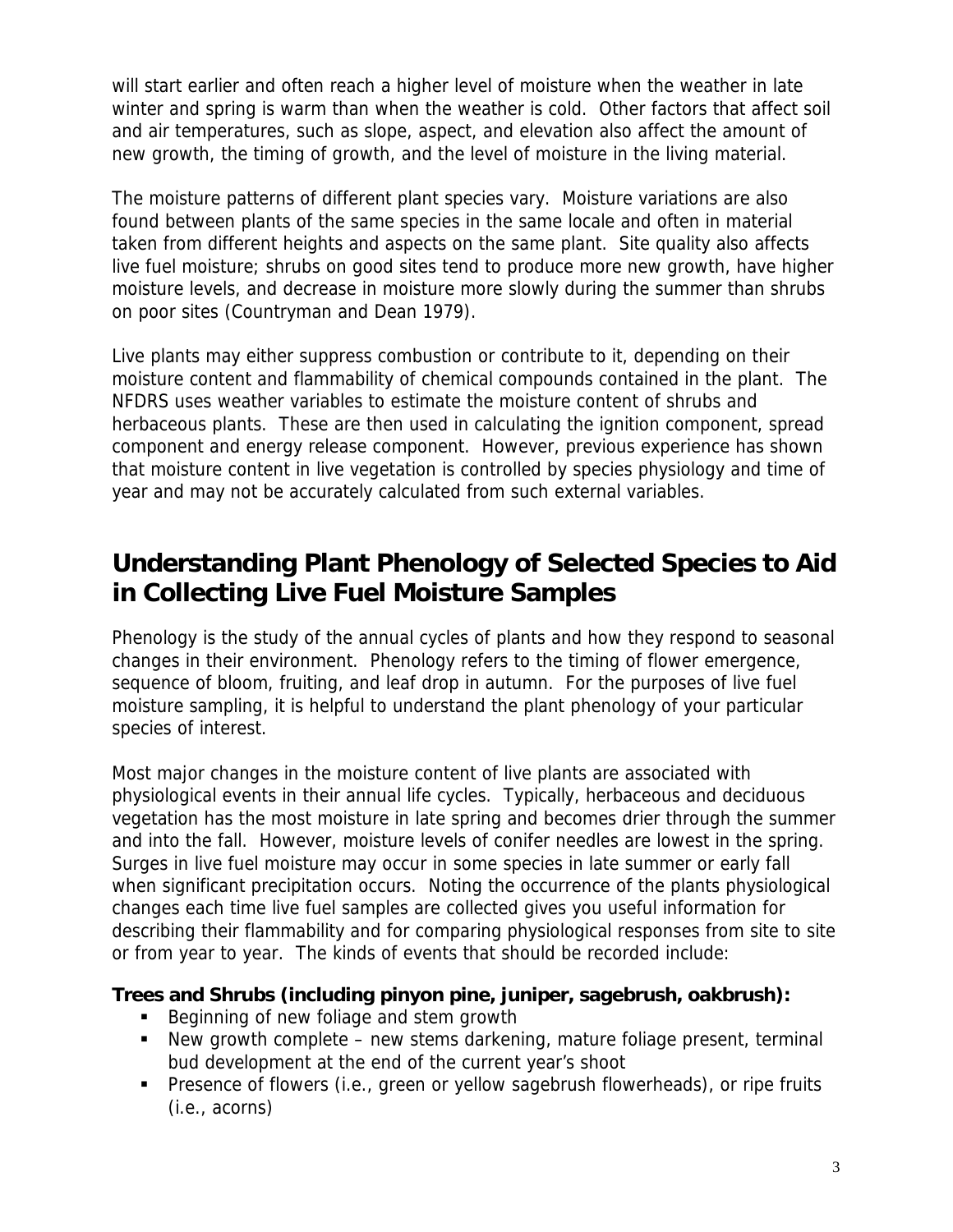- Autumn leaf color (for deciduous shrubs)
- Foliage falling off twigs (for deciduous or evergreen trees and shrubs)

#### **Forbs and Grasses:**

- **Sprouting of plants**
- Plants attaining full size
- **Presence of seed heads or ripe fruits**
- **Cured foliage**

Following are summaries of phenology for selected plant species that are most commonly sampled for live fuel moisture in Utah. This may aid sampling personnel in identifying the stage of plant development. The following descriptions were obtained from the Fire Effects Information System (FEIS 2003) and from personal comments from plant ecologists (Kitchens 2002, Tausch 2002).

#### **Sagebrush**

This general sagebrush discussion is inclusive of most sagebrush species commonly sampled in Utah (basin big sagebrush, Wyoming big sagebrush, mountain big sagebrush and black sagebrush). Sagebrush are considered evergreen and keep foliage year-round. Sagebrush start leaf and stem growth when temperatures warm and snow melts in the spring and early summer. Growth will continue to occur until temperatures rise too high or soil moisture becomes too low to support respiration.

In some sagebrush species, two kinds of leaves will form – ephemeral leaves and persistent or perennial leaves. See Figure 1 for examples of these leaves. These two types of leaves occur side-by-side on the sagebrush plant. Ephemeral leaves grow during two periods on the plant. Early season ephemeral, or spring, leaves, begin growth in early spring and are larger than late season ephemeral or perennial leaves. As moisture becomes limiting in the summer, these spring leaves will be shed. However, as the season progresses, late season ephemerals and small perennial leaves develop together. Late season ephemeral leaves will drop sometime in the fall while the perennial leaves will continue to persist through the winter. If temperatures are too hot and soil moisture is deficient, some persistent leaves from sagebrush may also begin to shed and some stem death may occur. It is unusual for entire sagebrush plants to be killed outright by lack of moisture or very high ambient temperatures.

In the late summer or early fall, when temperatures moderate and precipitation increases, sagebrush will produce flowerheads. New leaf and stem growth in the late summer or fall will be insignificant compared to spring leaf and stem growth. In the late fall when temperatures drop, sagebrush respiration will cease. See Figure 2 for phenological descriptions and a timeline of growth stages for sagebrush in Utah.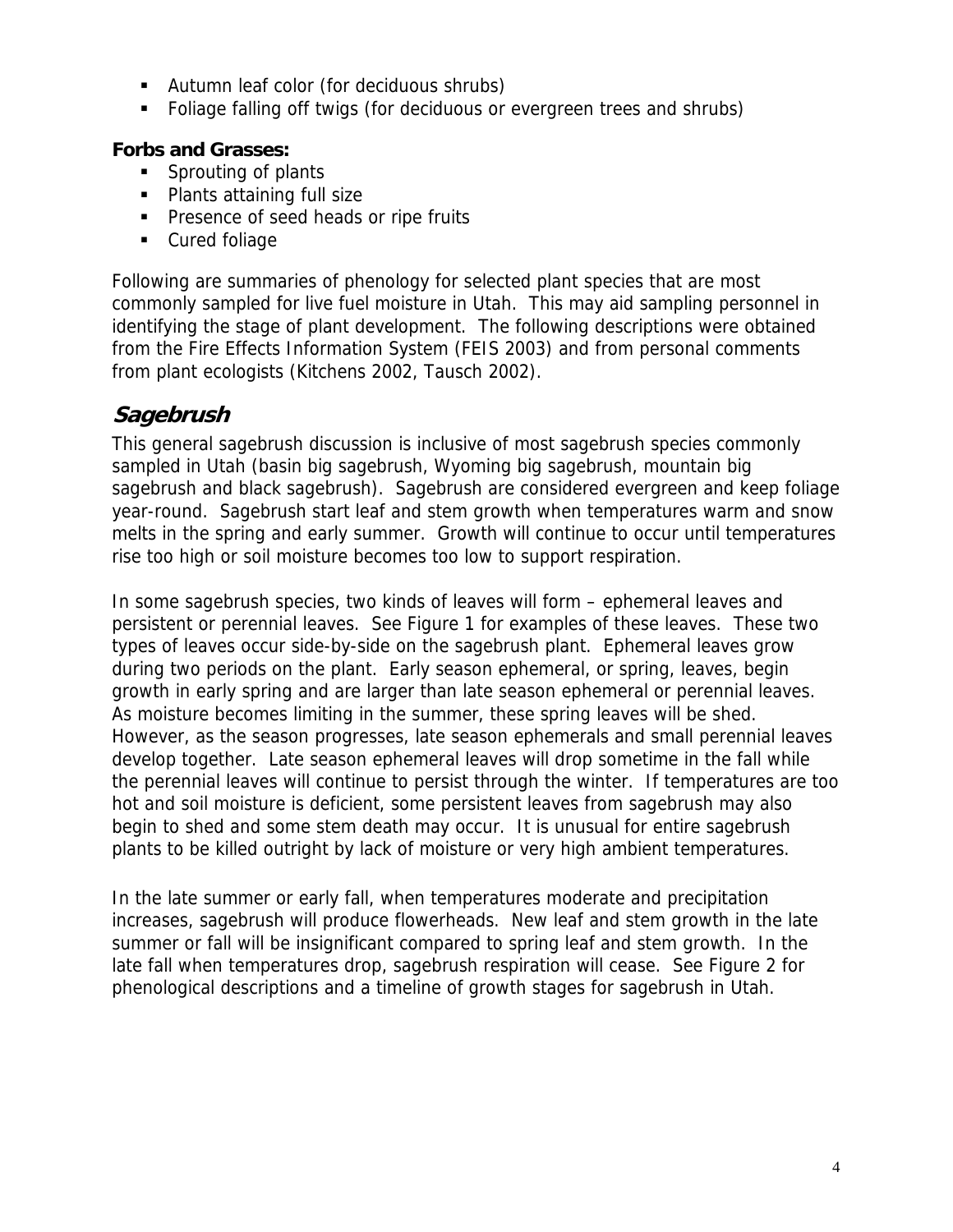

Figure 1: Drawing depicting growth form of *Artemisia tridentata* spp. *Wyomingensis*. ep1 stands for early ephemerals. ep2 stands for late season ephemerals. p stands for perennial leaves (From Cronquist 1994).

| 0                        | Winter Dormancy                                                                                                                                                           |
|--------------------------|---------------------------------------------------------------------------------------------------------------------------------------------------------------------------|
| 1                        | Post dormant quiescence                                                                                                                                                   |
| $\overline{\mathcal{L}}$ | Swelling leaf buds (mid-April to early<br>May)                                                                                                                            |
| 3                        | Emergent large new leaves on<br>vegetative branches (mid-May)                                                                                                             |
| $\overline{4}$           | Rapid new vegetative stem and leaf<br>growth.<br>Reproductive shoots initiated.                                                                                           |
| 5                        | Reduced vegetative growth;<br>reproductive shoot and bud growth;<br>ephemeral leaves growing on<br>reproductive shoots; (early June to<br>mid-August) "spring leaves shed |
| 6                        | Reproductive shoots full size; flower<br>buds<br>developing; little vegetative growth<br>(late August to mid-September)                                                   |
| 7                        | Flower buds fully developed, some<br>beginning to burst; ephemeral leaves<br>on reproductive shoots dying and being<br>shed (late September to early October)             |
| 8                        | Flowering (mid-October)                                                                                                                                                   |
| 9                        | Fruit developing (late-October to early<br>November)                                                                                                                      |
| 10                       | Shedding of fruit; predormancy<br>quiescence<br>(mid-November on)                                                                                                         |

Figure 2: Phenological code and timeline based on sagebrush in Northern Utah (From DePuit and Caldwell 1973).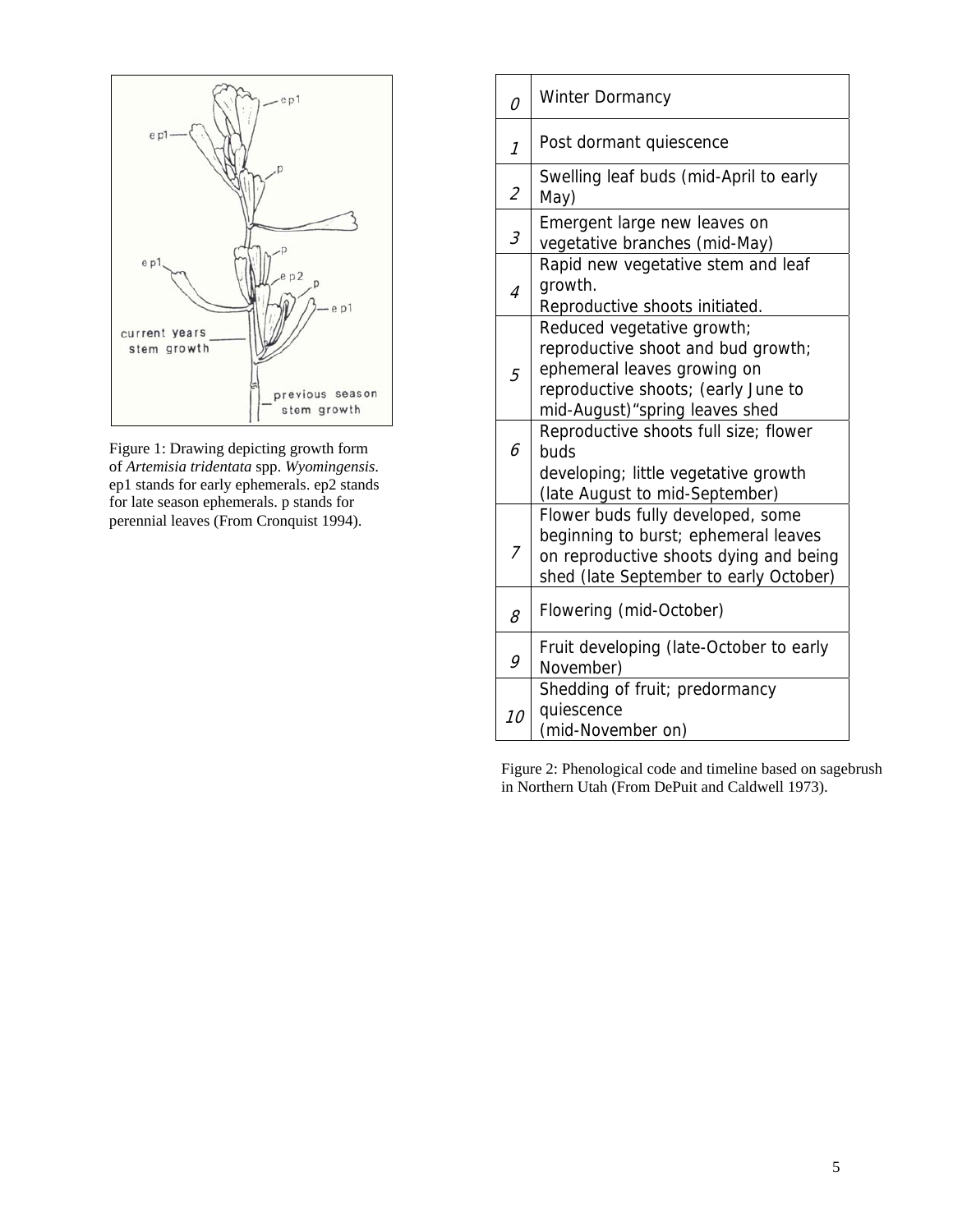## **Pinyon pine and Utah juniper**

Pinyon pine and Utah juniper (pinyon-juniper) are physiologically similar enough to discuss together, although they should be sampled separately for live fuel moisture sampling. Pinyon pine and Utah juniper are evergreen species that keep green foliage year-round. Pinyon and juniper start foliage and stem growth in late spring or early summer and continue to grow until soil moisture becomes limiting – usually in middle summer (July to August). Starting in late summer, juniper will shed their older foliage on the interior of the plant.

Conifer species retain their needles for several years. In the intermountain west, the lowest moisture content of needles formed in previous years is in late spring-about the same time as when buds are breaking and new needles and twigs are beginning to form. Moisture content of old needles increases until late in the growing season, reaching their highest level in late summer, while moisture content of new foliage declines during the same period of time.

As the summer progresses into fall, live fuel moisture will continue dropping in pinyon and juniper. Follwing periods of significant precipitation, short-term surges in live fuel moisture can be expected; if moisture gets to the roots it will get to the foliage. However, no new growth will occur outside of the initial late spring/early summer growth period. On your sampling sheets, notation of juniper berries or pinyon cones is probably not useful since these structures grow and remain on the trees for a few years.

Successive years of drought may be sufficient to cause mortality in pinyon and juniper. Pinyon pine appear to be more sensitive to drought-induced mortality because they are less capable of shedding foliage and large branches. Drought-induced stress may also lead to increased insect and disease activity.

### **Gambel's oak**

Gambel's oak is a deciduous shrub that loses its leaves in the fall and new leaves grow each year. New leaf and stem growth generally start occurring in late spring. Spring or summer frosts may result in significant mortality or stunting of growth in maturing oak leaves. Growth continues until late summer or early fall when moisture becomes limiting.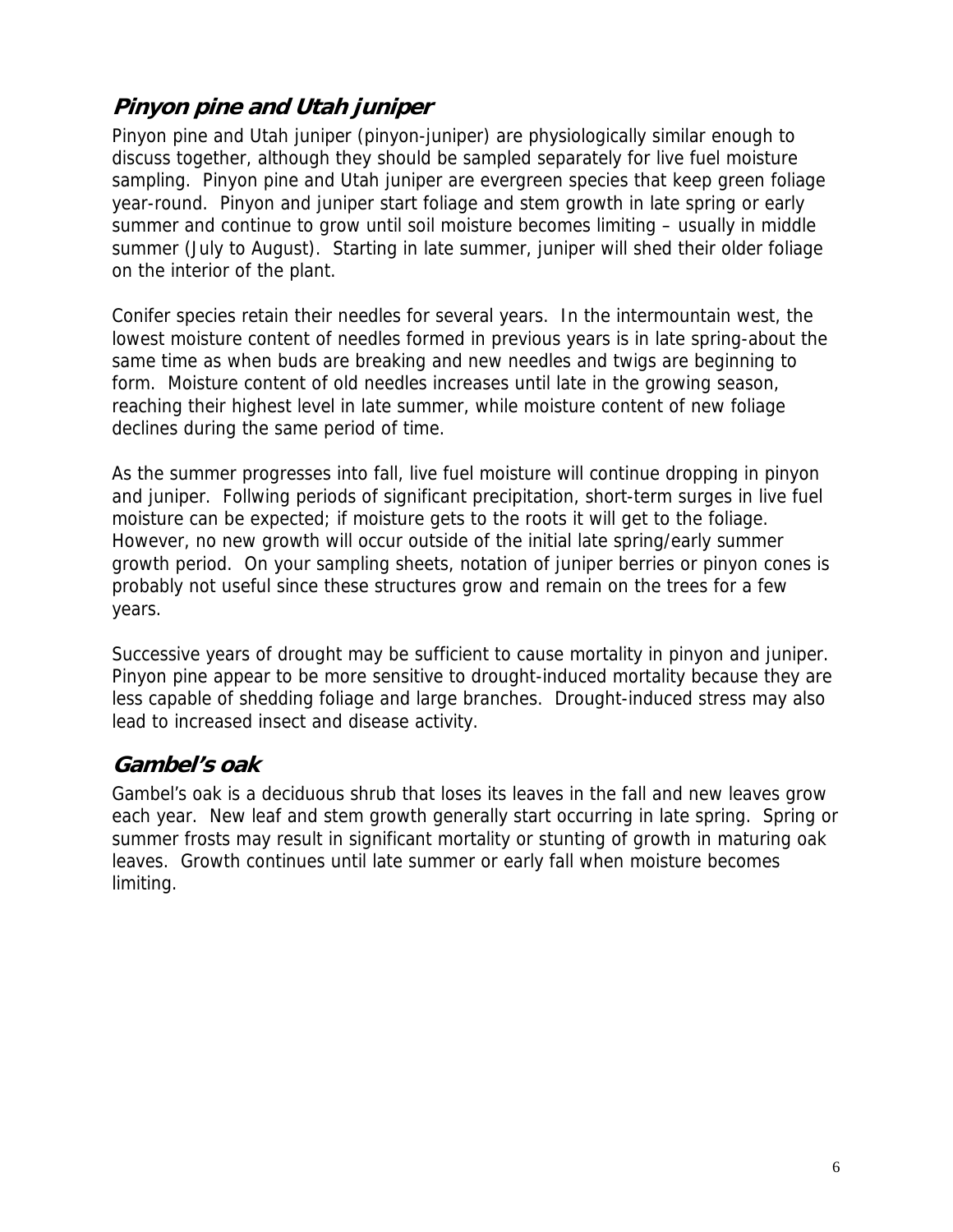## **Getting Started Sampling Fuel Moisture**

For purposes of establishing trends in moisture content, the principles applied in sampling and monitoring fuel moisture are similar to those used in daily fire weather observations. Fire weather observations are made at stations elected as representative of the geographical area of interest.

Observation of fuel moisture requires an area of at least a few acres that is deemed representative of a more extensive geographical area. Samples of fuel are then collected from this small area for moisture determination. The fuel moisture sample may only approximate the fuel moisture conditions over the larger geographical area because of the spatial variations in factors influencing fuel moisture. Spatial and temporal comparability of fuel moisture observations is achieved by standardization of fuel sample collection and moisture determination procedures and by specification of sampling conditions.

### **Site Selection for Establishing Seasonal Trends**

Establishing a system for observation and monitoring of fuel moisture first requires the selection of areas for which moisture information is desired, including areas scheduled for prescribed burn activities. Climatic and vegetation variation are the primary parameters to consider in setting the boundaries of these areas.

Sites may be selected with interagency partners to capture variation in fuels and climate over a geographic area. The intent is for area coverage obtained through interagency coordination and collection, preventing duplication of efforts and minimizing time spent traveling and sampling. Year-to-year comparison of fuel moisture levels and trends is an important function of all sampling areas. Therefore, sampling areas should be located on sites that are not likely to be disturbed over a period of years.

A particular site should be representative of the live fuel complex of concern. The site should be relatively undisturbed, such as by heavy grazing or fuel manipulations, unless that is highly representative of the fuel complex. The species collected should be the main carrier of fire or the one that is most representative of all the species in a complex. If two species are of concern, they could both be sampled for the first or several years, to determine if the moisture cycle of one represents both. Because moisture cycles of deciduous vegetation is very different from evergreen vegetation, both may need to be collected to accurately represent a site.

The fuel moisture collection site should be located near a RAWS or in an area with weather data collected by a nearby automatic or manual weather station. Location of the site near a weather station allows for study of the long-term correlation of fuel moisture cycles to weather.

The sampling site or plot should be about 5 acres in size, and relatively homogeneous in terms of species composition, canopy cover, aspect, and slope steepness. It should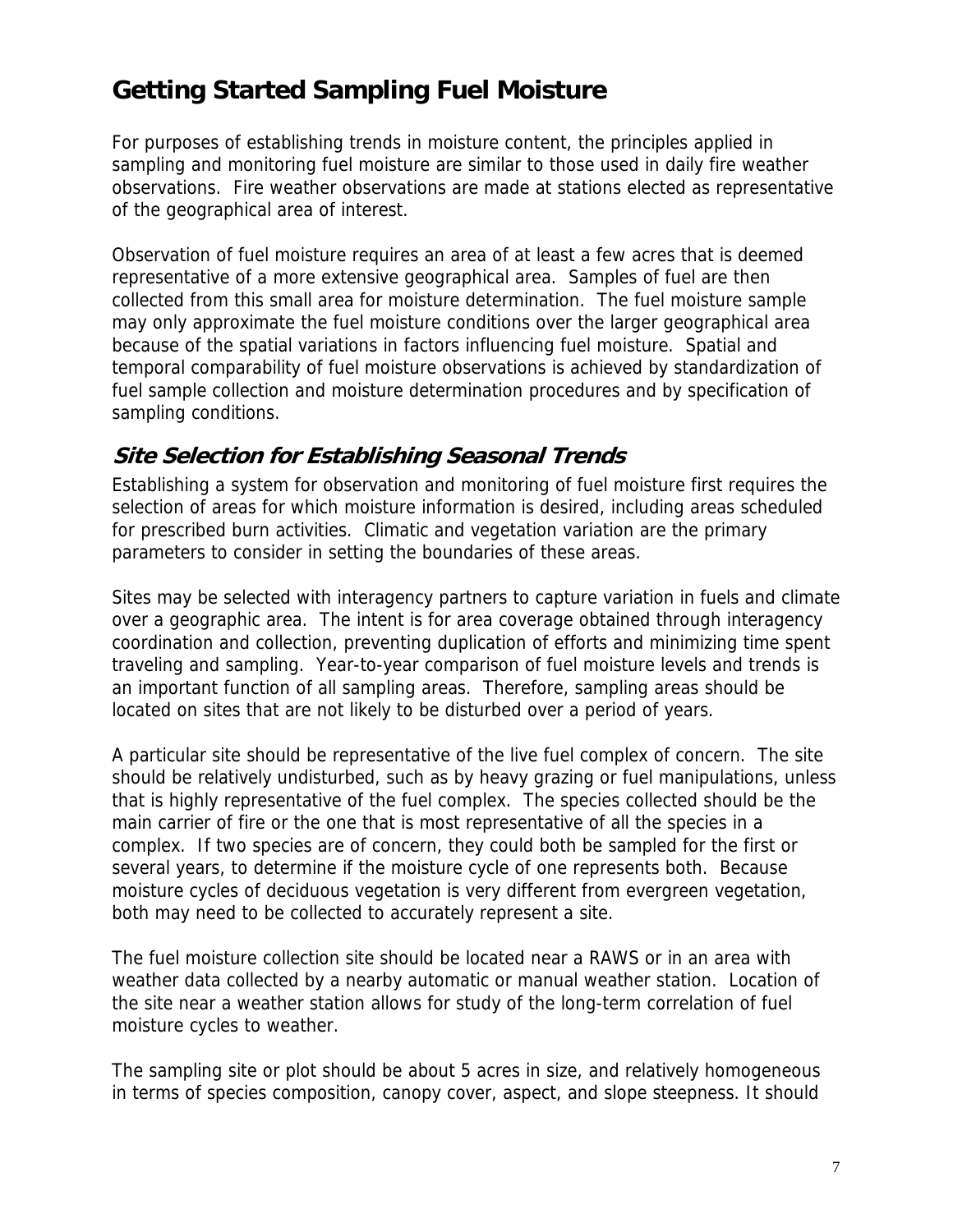be fairly easy to travel to and access, although collection should occur away from roadsides or water bodies.

Samples should be collected throughout the sampling area adhering to local protocol. For example, if a selected species is only located in a few spots on the site, it should be determined if individual samples will be collected in each location or if composite samples will be made.

Establish a photo-point by placing a permanent steel post at a location near the center of the plot. Photos should be taken of the general setting of the site looking in the four cardinal directions from the photo-point. Inclusion of a brightly colored, vertically placed meter stick will aid as a size reference for the vegetation. Photos looking downwards toward the fuels in four directions will also be useful for characterizing surface vegetation, litter and the amount of exposed soil. See Appendix A for the Fuel Moisture Site Description Form to record permanent plot data. An electronic version of this form is available on the National Fuel Moisture Database website: http://smoke-fire.us/lfm/NFMD/index.php

### **Site Selection for Prescribed Fire**

If sampling is being done in conjunction with prescribed fire activity, fuel samples should represent the project area, spanning the range of conditions, elevations, positions, and situations at the prescribed fire site. If the fuels surrounding the prescribed fire area are notably different from those within it, the surrounding fuels should also be sampled. Differences in anticipated fire behavior within and outside the intended fire area help to determine the needed contingency suppression resources in case the fire escapes.

### **Personnel for Fuel Sampling**

Regardless of the reason for determining fuel moisture content, the sampling must follow standard techniques. Specific procedures for collecting live fuels must be determined for each species. Sloppy sampling and handling procedures can lead to poor results or serious mistakes. Only trained, skilled people should sample and handle the fuels and they must adhere to the procedures outlined in this guide. Greater consistency of results is achieved when the same person or small crew does all the sampling in a given area.

## **Sampling Period and Frequency**

For information to be used to determine trends, fuels must be sampled throughout the fire season, beginning in the spring and ending in the fall when no possibility of fire remains. Ideally, fuels will be sampled year-round. Year-round sampling permits monitoring of fuel moisture from dormancy to peak moisture, through the decline of moisture during the summer, and into the often critically low moisture period in the fall.

The standard time for NFDRS weather observations is at 1400 LDT (Local Daylight Time), usually the warmest part of the day. Fuel moisture samples should also be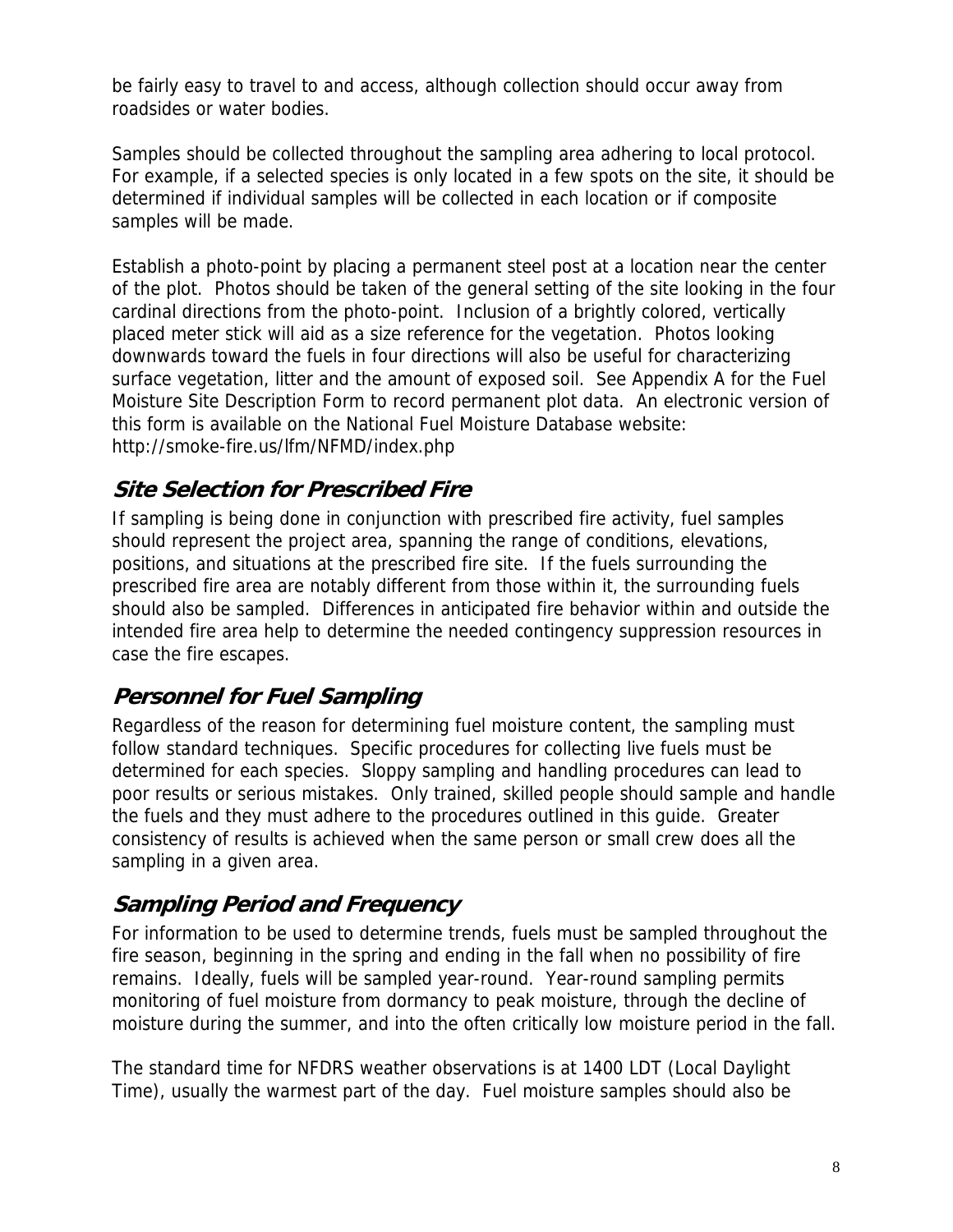collected near this time. Moisture content of live fuels, soil, and 1000-hour dead fuel change slowly, therefore sampling periods about 10-15 days apart normally will be sufficient to indicate moisture trends; however, additional samples during prolonged heat waves or following precipitation may be desirable.

The seasonal period and frequency of sampling before prescribed burning is different for each situation. Valuable information may be obtained by sampling live fuels a year or more prior to a prescribed fire. This can be particularly important if the seasonal pattern and range of values of foliar moisture for key species are unknown. If a fire must be conducted during a particular part of the season, fuels need be sampled only before and during that period until prescribed fuel moisture conditions are met. If the prescription requires a specific set of weather and fuel moisture conditions, then sampling should begin a few weeks before the prescribed fire is likely to be burned.

## **The Number of Samples to Collect**

Sampling costs time and money, but so do errors in estimating fire behavior. The variability of the moisture content of a particular fuel, along with the required precision, combine to determine how many samples are needed. See Appendix B for more detail and a worksheet to determine the number of samples to collect. An electronic version of this worksheet is available on the National Fuel Moisture Database website: http://smoke-fire.us/lfm/NFMD/index.php. This worksheet is recommended for field units in Utah.

If you are unable to collect the number of samples that the worksheet recommends, the Utah State Office suggests taking the following number of samples:

- Dead Fuels 3 to 5 samples of each size class material of interest
- Live Fuels 5 to 15 samples of each species of interest

### **Equipment Needed for Sampling**

Refer to Appendix D for suggestions and estimated prices for equipment, and for a list of possible vendors to purchase equipment.

#### **Containers**

Containers for fuel moisture samples should have tight-fitting lids, be rust-proof, be numbered, and be of a material that can be put directly into a drying oven. Recommended containers are 8 oz. plastic bottles/jars that can tolerate high temperatures and have tight fitting lids that prevent moisture loss. 4-6 oz. aluminum soil sample cans and zippered self-sealing bags made specifically for fuel moisture sampling are also available. Sampling containers should be marked with sequential numbers. Number containers and their corresponding lids by etching, stamping or with a permanent marker. Each lid and each container pair should be marked with the same number. Each empty container plus lid should be weighed together, to the nearest 0.1 gram of the weight of the empty, clean container and the identification number and weight permanently recorded in your files. Empty containers should also be weighed periodically to ensure the weights don't change.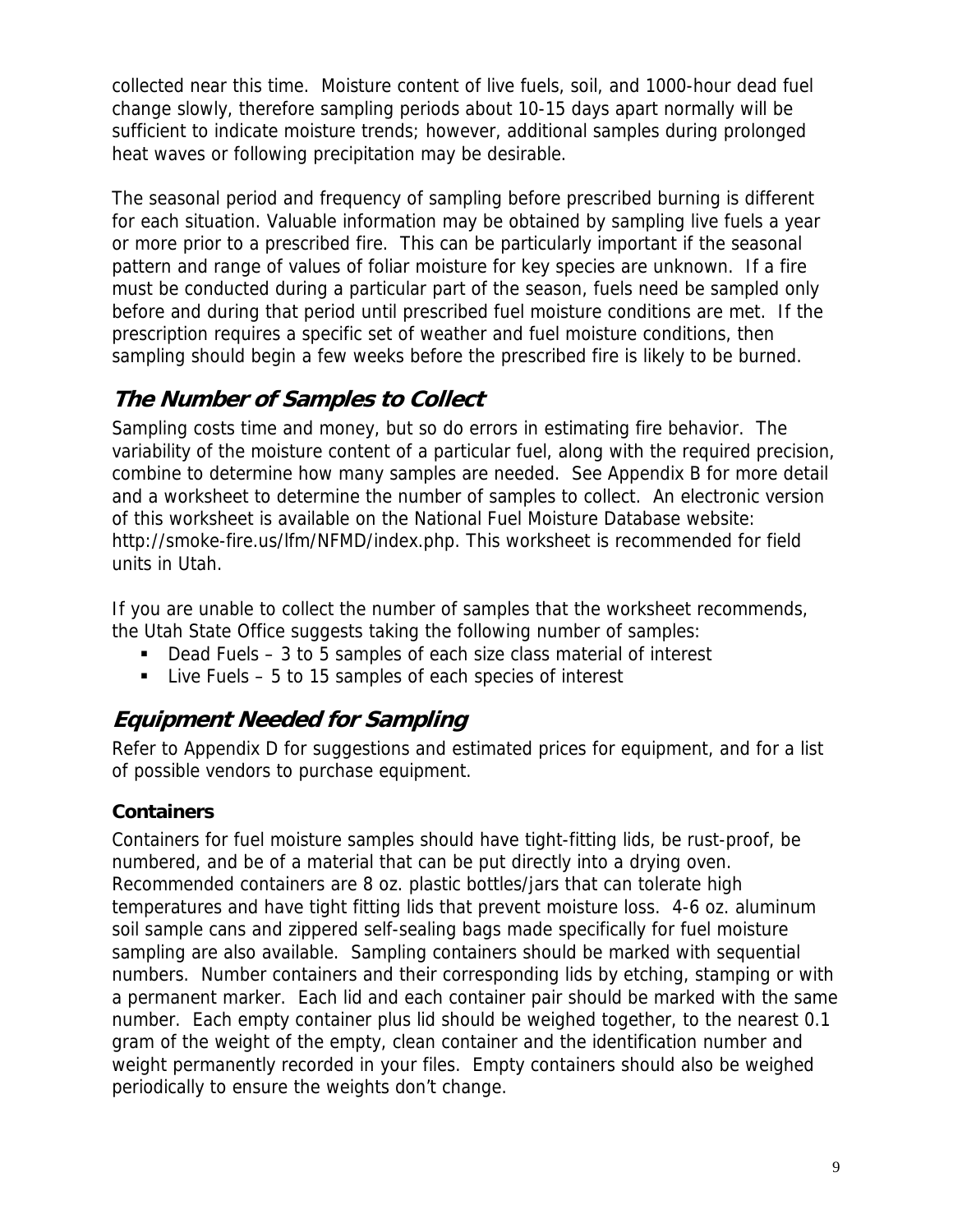#### **Clippers**

Good quality pruning shears with two curved sharp blades are most effective for clipping fuels. At least two pairs should be available. Sharpening may be necessary during the field season.

#### **Garden Trowel**

A trowel with a heavy shank and a sharp blade is used for duff and soil moisture sampling.

#### **Carrying Case**

A carrying case should be used for samples and equipment. Insulated plastic coolers with a handle work well. Between sampling periods, keep all sampling equipment, supplies and extra forms in the carrying case.

### **Drying Oven**

An electric oven specifically designed for drying samples should be obtained. The best type is a forced-air convection oven (also known as a mechanical convection oven) with a fan to circulate the heated air. The oven must be able to maintain a regulated temperature of 100° C. A thermometer should be kept in the oven to check the actual temperatures. The size and cost of ovens varies; use the oven that best suits the number of samples you expect to dry at any one time. The use of a Computrac moisture analyzer is not recommended because it can handle only one very small sample at a time. Gravity convection ovens are not suggested because of their inability to regulate temperatures throughout the oven and the time required to heat the oven. However, many units may have already purchased gravity convection ovens (these cost significantly less than mechanical convection ovens) and they can be used, but numerous or very wet samples may require longer drying times.

Pre-owned, used and reconditioned laboratory mechanical convection ovens may be purchased at a significant discount from many vendors advertising on the internet.

#### **Scale**

A scale is needed for weighing the samples. The same scale should be used both times the sample is weighed. A top-loading electronic scale capable of accurately measuring to the nearest 0.1 gram is adequate. These scales allow rapid weighing and are inexpensive. Battery operated models for field use are available.

## **Collecting Fuel Samples**

#### **Material to be Sampled**

The goal is to sample the moisture content of the materials that influence the way a fire will burn in those fuels. Selecting fuels to sample varies with the reason for sampling and the fuel type. Guidance in choosing the fuels to be sampled may be gained from research, previous experience, experts, direct observation, or other sources. Reference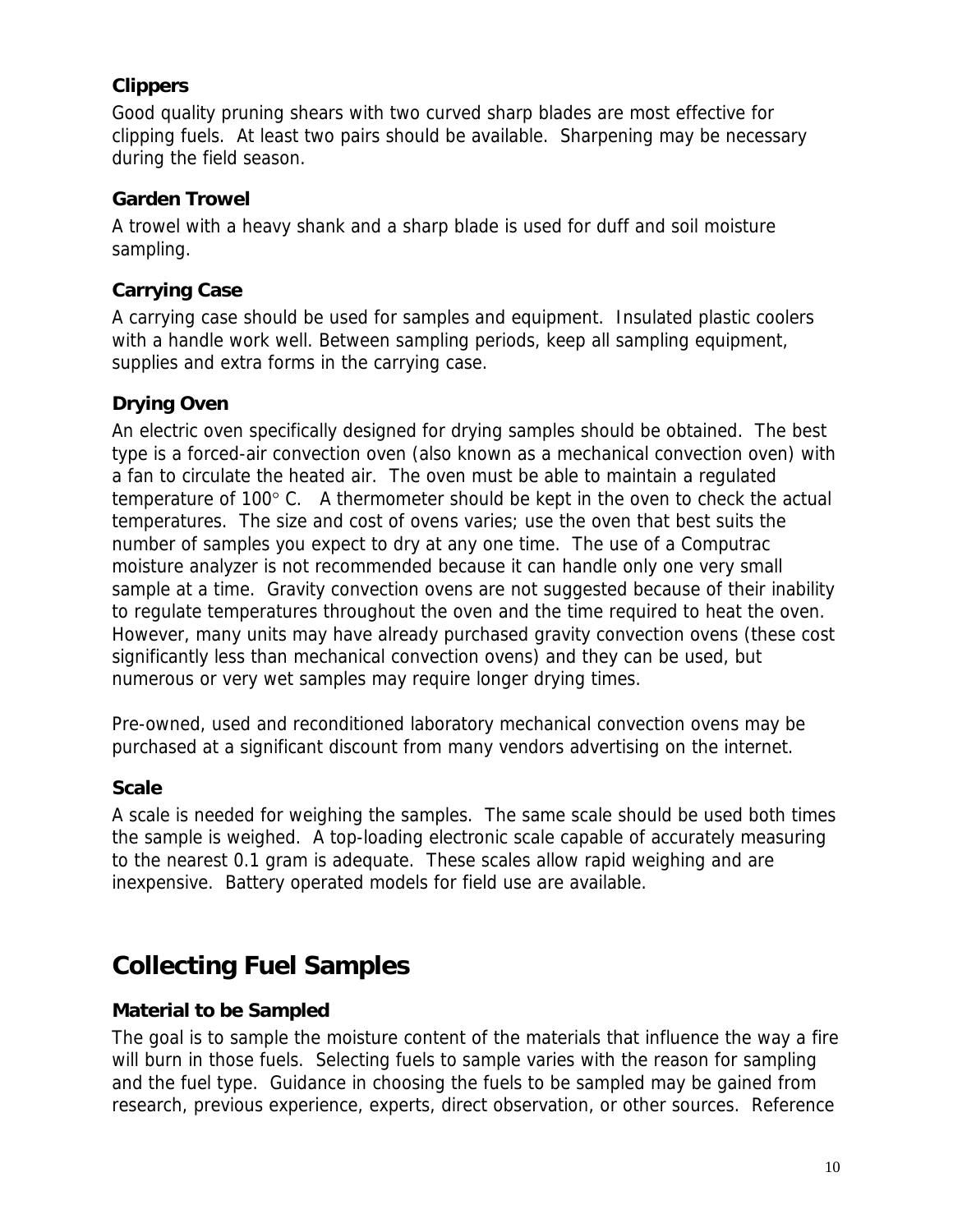to collection of 1-hour fuels is not included in this guide. 1-hour fuels are not generally sampled because simple calculations exist to determine these fuel moistures (see Fire Behavior Field Reference Guide).

The fuels to be sampled and processed may include one or more of the following: 1. Dead Fuels

- **Branch wood down and dead woody fuel,**  $\frac{1}{4}$  **3 inches in diameter** (10, and 100-hour fuels)
- Large dead and down woody fuel 3+ inches (1000-hour fuels)
- Duff and soil
- 2. Live fuels
	- Foliage and twigs of juniper
	- Twigs and leaves of shrubs (evergreen and deciduous)

## **Sampling Methods for Dead Fuels**

#### **Collecting the Sample**

On arrival at the sampling site, place the sample case in the shade and prepare the field data sheet. Record the site name, date, time, name of observer, weather observations and container numbers.

Do not collect dead fuels if water drops from rain or dew are present on material because the presence of free surface water will cause large errors in calculated moisture content. Shaking the sample to remove excess water or attempting to dry the sample in any way is ineffective. Return to the site later the next day to collect the samples.

Keep the samples in the sampling case cool and dry until they are weighed.

### **10-Hour Fuels**

If 10-hour fuel sticks are available at NFDRS sampling stations (these may also be known as a Remote Automated Weather Stations), these may be used to estimate 10 hour fuel moistures rather than actual field sampling.

If field sampling is required, samples of ¼ to 1-inch-diameter down and dead woody fuels should be taken from several twigs and branches resting on the ground. Do not collect the entire sample from one location or from a single branch. Collect twigs of as many sizes as possible within the size class. All samples must be collected from dead wood that is detached from its growth point. Do not collect parts buried in the litter, duff, or soil. Do not collect dead branches attached to the base of live trees or shrubs.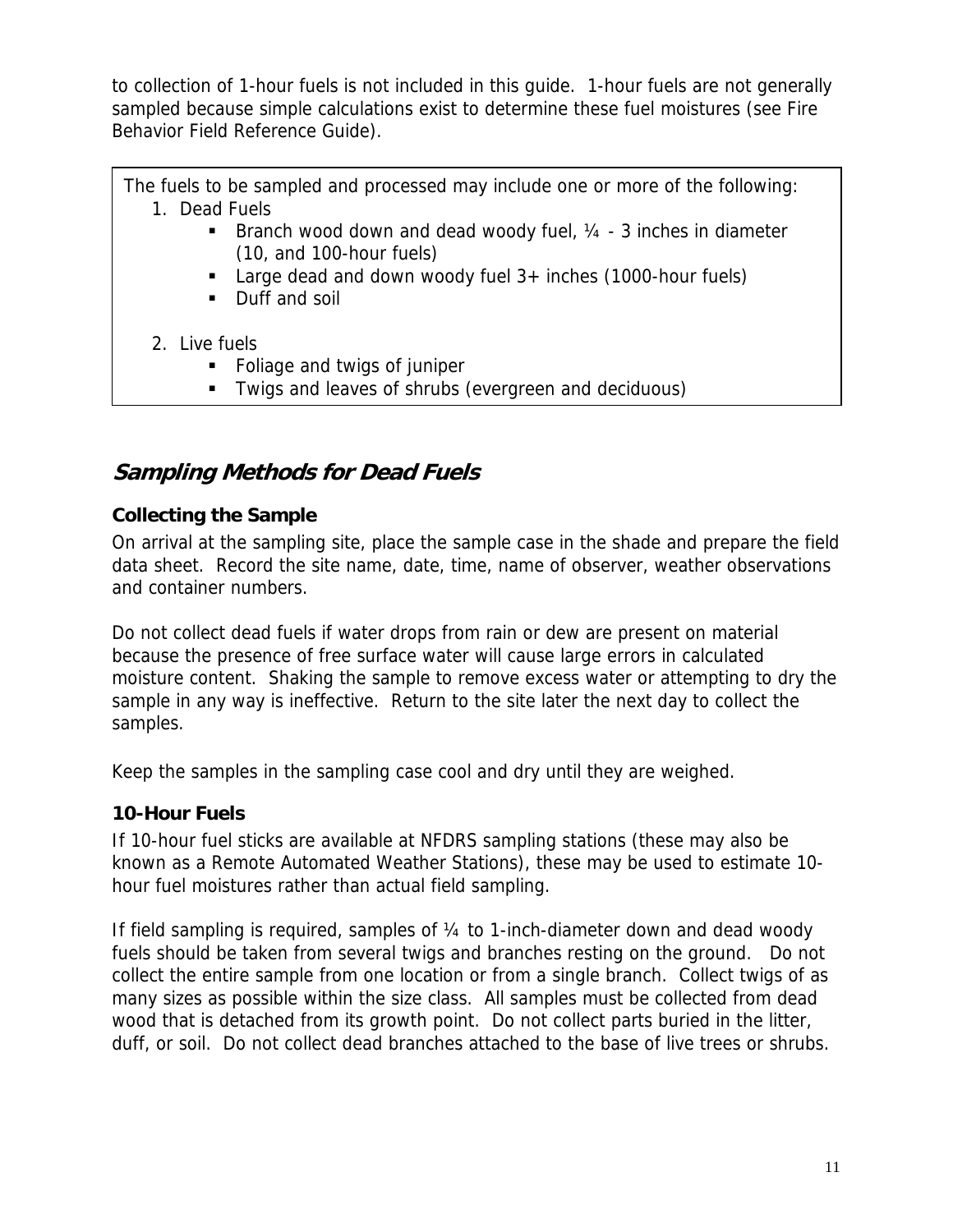Collect only one 1 to 2 inch-long piece from each  $\frac{1}{4}$ - to 1-inch down, dead branch and put in the sampling container or a plastic zip-lock bag. Remove all lichen or other debris and very loose pieces of bark from the samples. The wood collected does not have to be completely sound but should not be decayed to the point of being easily rendered into powder or splinters when rubbed. Some splitting caused by drying is acceptable. Wood in various stages of decay should be collected in proportion to its presence on the site. Place the collected samples in the carrying case.

#### **100- and 1000-Hour Fuels**

Samples of 1- to 3-inch and 3+-inch-diameter down and dead woody fuels should be taken from one or more branches resting on the ground (depending on the availability of sampling material). All samples must be collected from dead wood that is detached from its growth point. Do not collect parts buried in the litter, duff, or soil. Do not collect dead branches attached to the base of live trees or shrubs. Do not sample from branches or logs that have recently fallen.

For 100-hour fuels, select a sound branch (1- to 3-inches in size) and slice out one or more wafers less than ½-inch thick, starting at least six inches from the end of the branch. For 1000-hour fuels, select a sound log 3- to 8-inches in diameter and slice out one or more wafers less than ½-inch thick, starting at least six inches from the end of the branch. Use a hand saw for cutting wafers – oils from chainsaws may affect the dead fuel moisture results. Each wafer is considered one sample. Remove all lichen or other debris and very loose pieces of bark from the samples. The wood collected does not have to be completely sound but should not be decayed to the point of being easily rendered into powder or splinters when rubbed. Some splitting caused by drying is acceptable. Wood in various stages of decay should be collected in proportion to its presence on the site. Place the samples in a sealed plastic zip-lock bag and place the bag in the sample carrying case.

Some other ways for measuring 100- and 1000-hour fuels are to: use a moisture probe that can be inserted into branches and logs; using a large drill bit to obtain wood particles that can be dried and weighed; chopping up a wafer obtained from a branch or log and putting it into a sampling container to be dried and weighed; or placing an oven-dry piece of branch or log wood of a known dry weight on a site to measure increases in fuel moisture (similar idea to the 10-hour fuel sticks). If consistently followed, these methods may all be acceptable. Be sure to note the sampling method used in the remarks section on the data collection forms.

#### **Duff and Soil**

Moisture content of duff and soil has important influences on the depth of burning below the ground surface. Duff and soil must be sampled carefully and selectively if the impacts and results of the fire are to be predicted well. For duff and soil samples, the depth of the sample is very important and should be measured, not estimated. The base of the litter layer is a reference point for the duff depth and the base of the duff layer (if there is a duff layer) is a reference point for the soil depth. It may be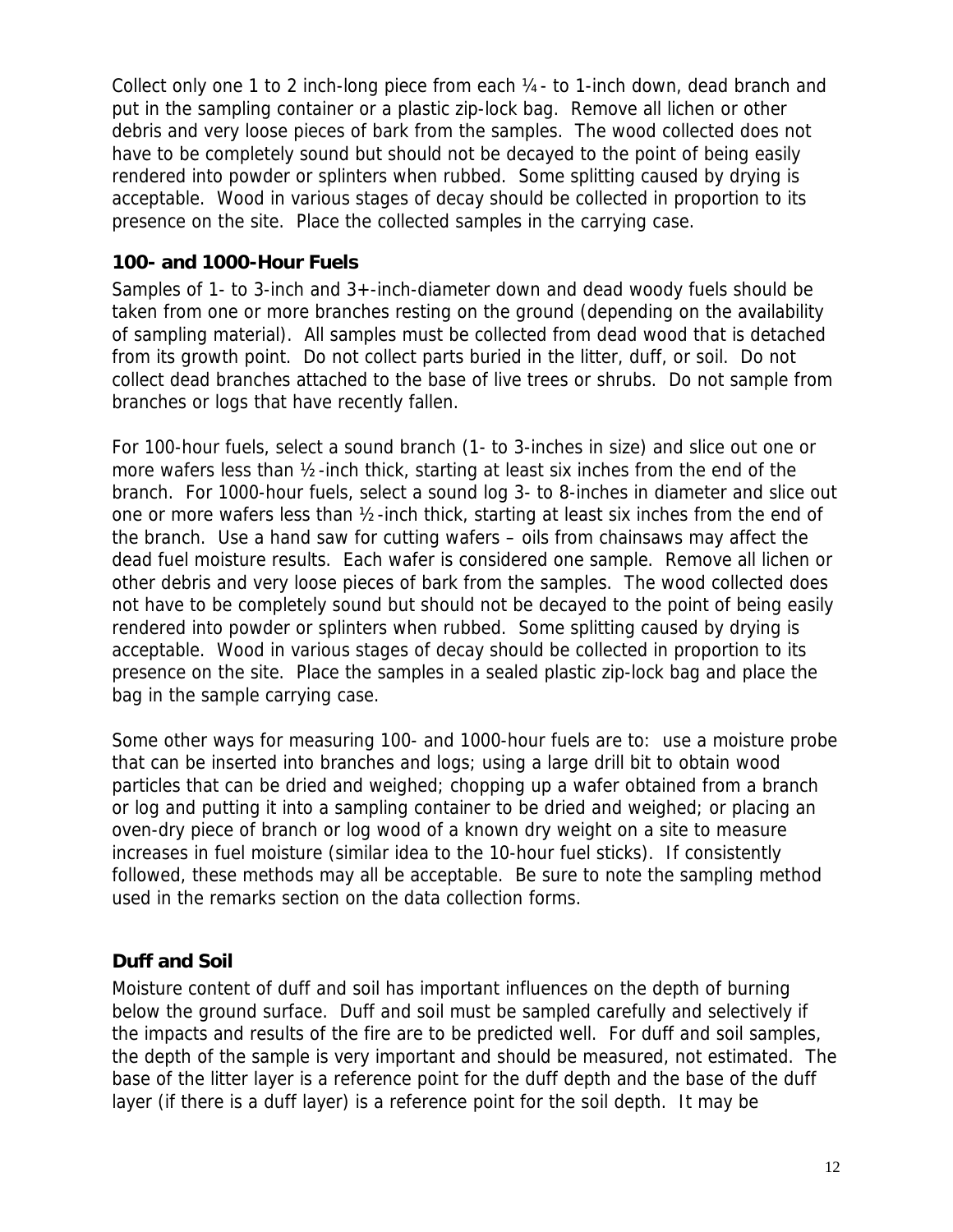necessary to collect several duff or soil samples at a site and at different depths to accurately reflect moisture conditions. Select sampling spots that are representative of the area.

The duff layer can be differentiated from the litter and soil layers because the plant material in the duff layer is so decomposed that the plant species are not readily identified. Another common characteristic of the duff layer is the presence of a dense network of very fine, hairlike strands (fungal hyphae). Mineral soil can be detected by rubbing questionable soil between your fingers. Soil particles can usually be felt and may be fine enough to fill the indentations in your fingertips.

Remove all live plant stems, roots, or other parts of living plants, and animal droppings from the samples. Be careful to avoid including mineral soil in the duff sample (and vice versa) and also avoid stones in the sample. Place the sample in a sampling container with a lid.

### **Sampling Methods for Live Fuels**

#### **Collecting the Sample**

On arrival at the sampling site, place the sample case in the shade and prepare the field data sheet. Record the site name, date, time, name of observer, and container numbers.

Do not collect live fuels if water drops from rain or dew are present on leaves or stems because the presence of free surface water will cause large errors in calculated moisture content. Shaking the sample to remove excess water or attempting to dry the sample in any way is ineffective. Return to the site later the next day to collect the samples.

For live fuels, only the twigs (up to 1/8 inch) and foliage should be put into the sample container. Remove any flowers, seed pods, nuts, berries and similar material. Also remove any dead material.

Plant material often becomes fairly stiff as it dries, and it may spring from the containers while in the drying oven. This makes the lid difficult to replace and some of the sample may fall out. For this reason, pack material loosely in the container. Never compress samples to get extra material in the container. However, clip an adequate amount filling the container about ¾ full. Cut the stems of each shrub and herbaceous plant into small pieces as they are dropped into the container. Cutting the plants into smaller pieces also allows a greater amount of material to fit into the container.

As you move about the site and collect material, replace the lid on the container to cover materials already collected. When the container is filled, immediately replace the lid tightly. Any comments or observations about plant phenology (as discussed previously) should be recorded in the remarks section on your field data sheet.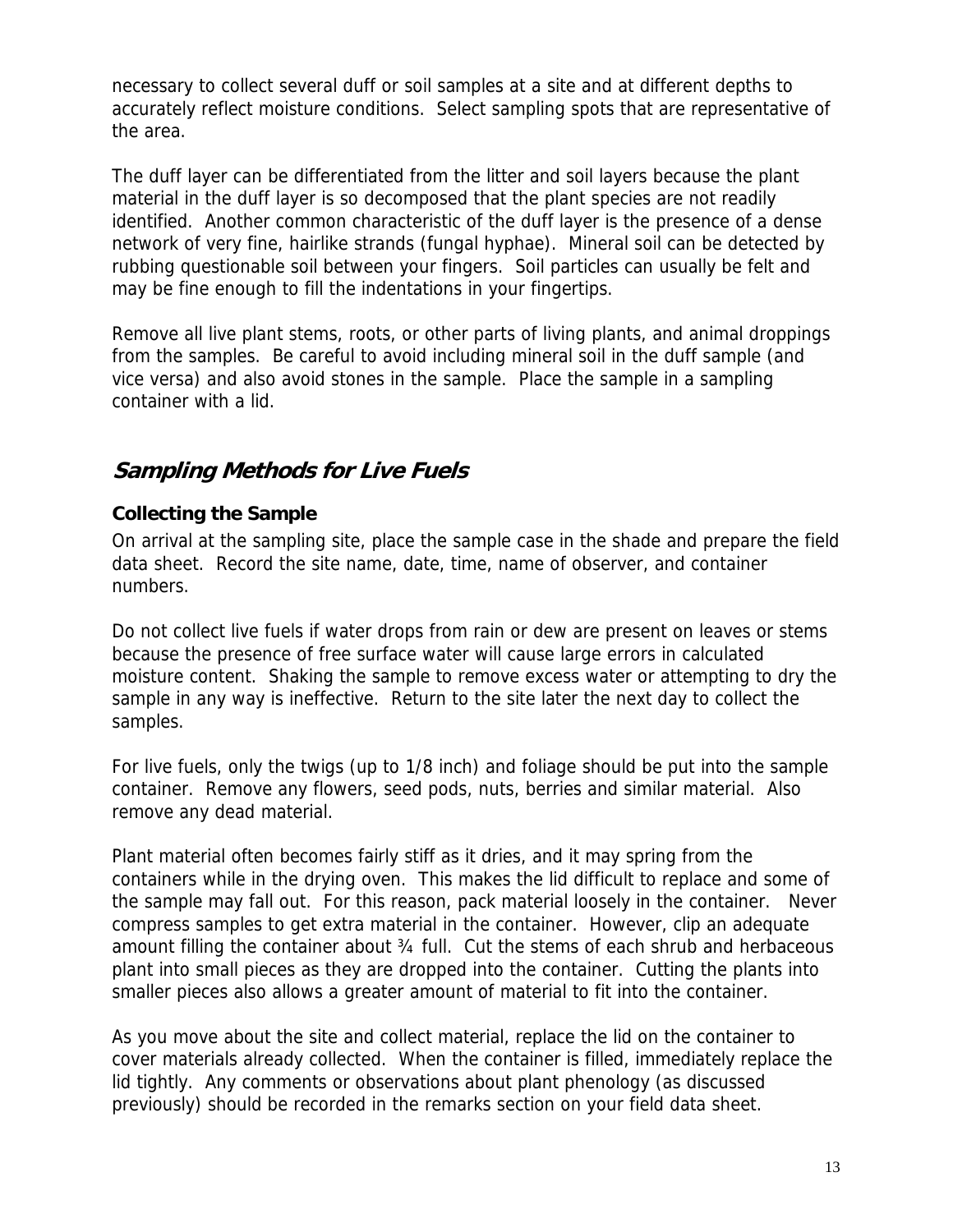Keep the sample containers cool and dry until they are weighed. If the collected samples receive even moderate heat, some moisture will evaporate, vaporize and escape when the container is opened yielding an error. Samples may be refrigerated for up to 24 hours if they cannot be weighed the same day as collected.

#### **Juniper Trees**

Using clippers, clip the foliage (needles) into the sampling container. In the container, clip a mixture of new and older growth in proportion to what is growing on the tree and take material from all sides of the tree. Foliage from more than one tree should be in the same sample container. Several trees should be sampled at different heights on the trees and at different aspects. Include foliage and stem material (up to 1/8 inch) from trees. Do not include dead or diseased foliage, cones, or berries in any stage of development. Fill sampling containers about ¾-full.

#### **Conifers (pinyon pine and Douglas-fir)**

Using clippers, clip only the needles formed in previous years, but not foliage from twigs so old that they are thickened or woody. Don't collect new year's growth as those fuel moisture values don't adequately reflect the majority of foliage from the tree. Foliage from more than one tree can be in the same sample container. Several trees should be sampled at different heights on the trees and at different aspects. Include foliage and stem material (up to 1/8 inch) from trees. Do not include dead or diseased foliage, cones, or berries in any stage of development. Fill sampling containers about  $3/4$ -full.

#### **Shrub (sagebrush, Gambel's oak, or other shrubs)**

Using clippers, clip the foliage and pliable small stem material (up to 1/8") into the sampling container. In the container, clip a mixture of new and older growth in proportion to what is growing on the shrub and take material from all sides of shrubs. Foliage from more than one shrub should be in the same sample container. Several shrubs should be sampled at different heights on the shrubs and at different aspects. Eliminate all dead twigs or twigs with diseased or insect-infested foliage. Do not include flower buds, flowers, seed pods, or berries in any stage of development. Fill sampling containers about 3/4-full.

## **Weighing the Samples**

Samples should be weighed in the field, before transport to the oven (Brown 2007). Place the closed sample container on the center of the scale platform. Read the scale and record it as the "wet" weight on the field sheet.

Repeat this procedure until all samples are weighed. Be sure to set the scale to zero before each sample is weighed because the adjustment can be changed by minor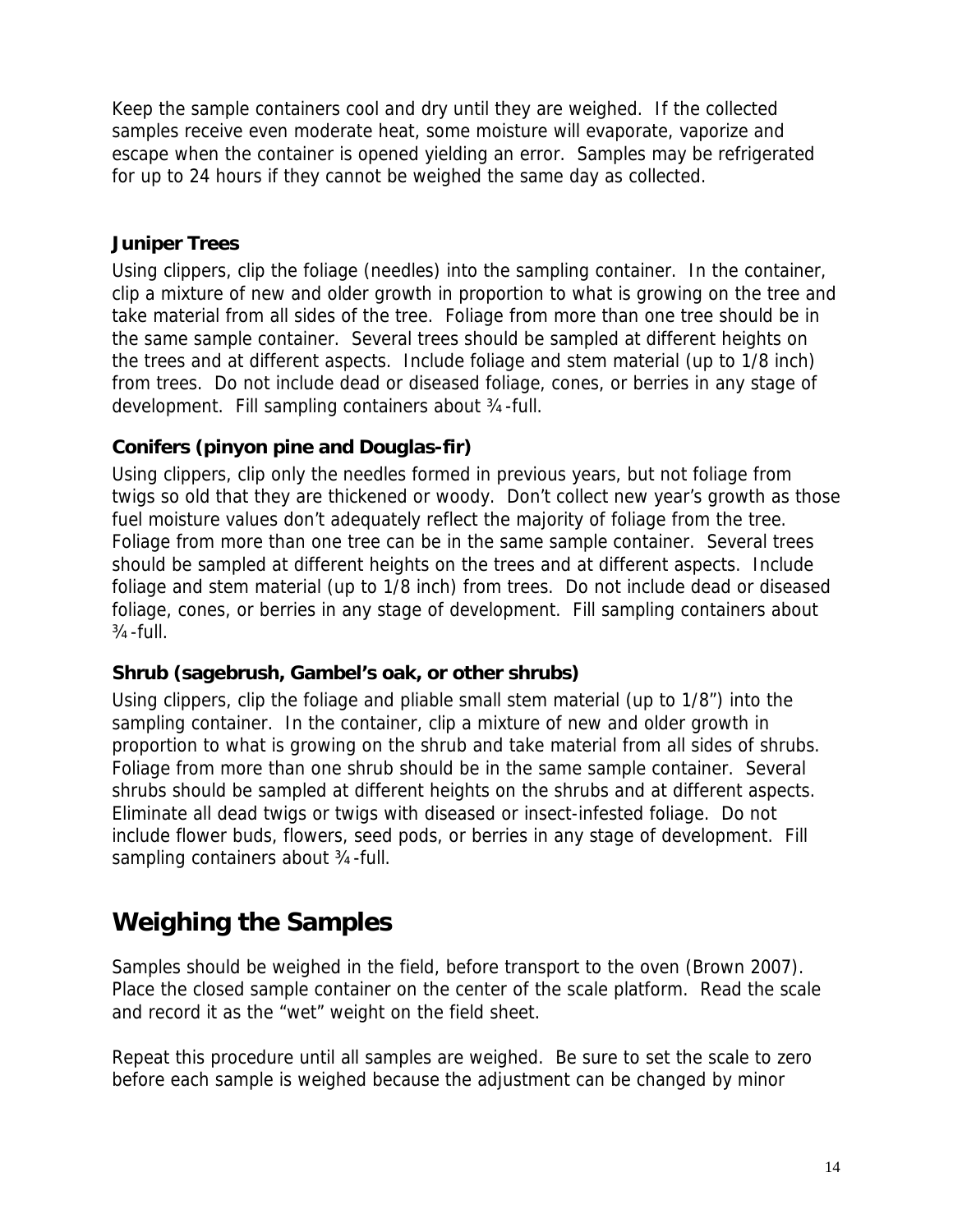vibrations and movement of the scale, causing errors. Weighing inside a vehicle is preferred as wind can influence scale readings.

## **Drying the Samples**

Preheat the drying oven to 100° C before leaving for collection so the oven is preheated. Remove the lid as you put the sample in the drying oven. If any sample material falls out when placing it in the oven, throw this material away and weigh the sample again. Space the samples evenly in the oven so that air circulates freely around every container. If few samples are being dried, center them on the middle rack of the oven. Record the date and time that the samples were put in the oven.

For 100-hour or 1000-hour samples, remove the wafer from the plastic bag and weigh it. Place the wafer directly on the rack in the oven and dry and weigh as you would for samples in containers.

Dry the sample for at least 24 hours at 100° C. Large samples of very wet fuels should dry 48 hours. Do not put additional samples into the oven while drying a set of samples. If you do, the original samples will absorb moisture from the new samples and must then be dried at least an additional 24 hours. To be sure a very wet sample is sufficiently dry (especially for 1000-hour fuels), you should weigh after 24 hours then dry for an additional 12 hours. If the weight doesn't change, the sample is dry. If the weight changes, continue to dry until the sample does not lose additional water weight.

At the end of the required drying time, take the samples from the oven and quickly replace the matching lid tightly as each container is removed. This prevents the absorption of moisture from the air. Do not leave the oven door open. It should be opened only long enough to remove a few samples, because moisture from the room will enter the oven and can quickly be absorbed by the dried samples inside. Enough moisture could easily be added to the samples to cause a significant error. If any sample material falls from a container during the drying process, throw the sample away unless you know which container it fell from and you can replace all of it in the right container.

Check the container number and its contents before you record the dry weight on the field sheet. Check the scale for a zero weight setting before weighing the next sample. See Appendix C for the Fuel Moisture Content Form to record sample data. An electronic version of this form is available on the National Fuel Moisture Database website: http://smoke-fire.us/lfm/NFMD/index.php.

After each dried sample is weighed, save the sample until the fuel moisture content is calculated. If an obvious error appears in the calculation, the sample can be weighed again and the source of the error may be found. Once fuel moisture calculations have been made, discard the sample and clean the containers for reuse. Wiping with a clean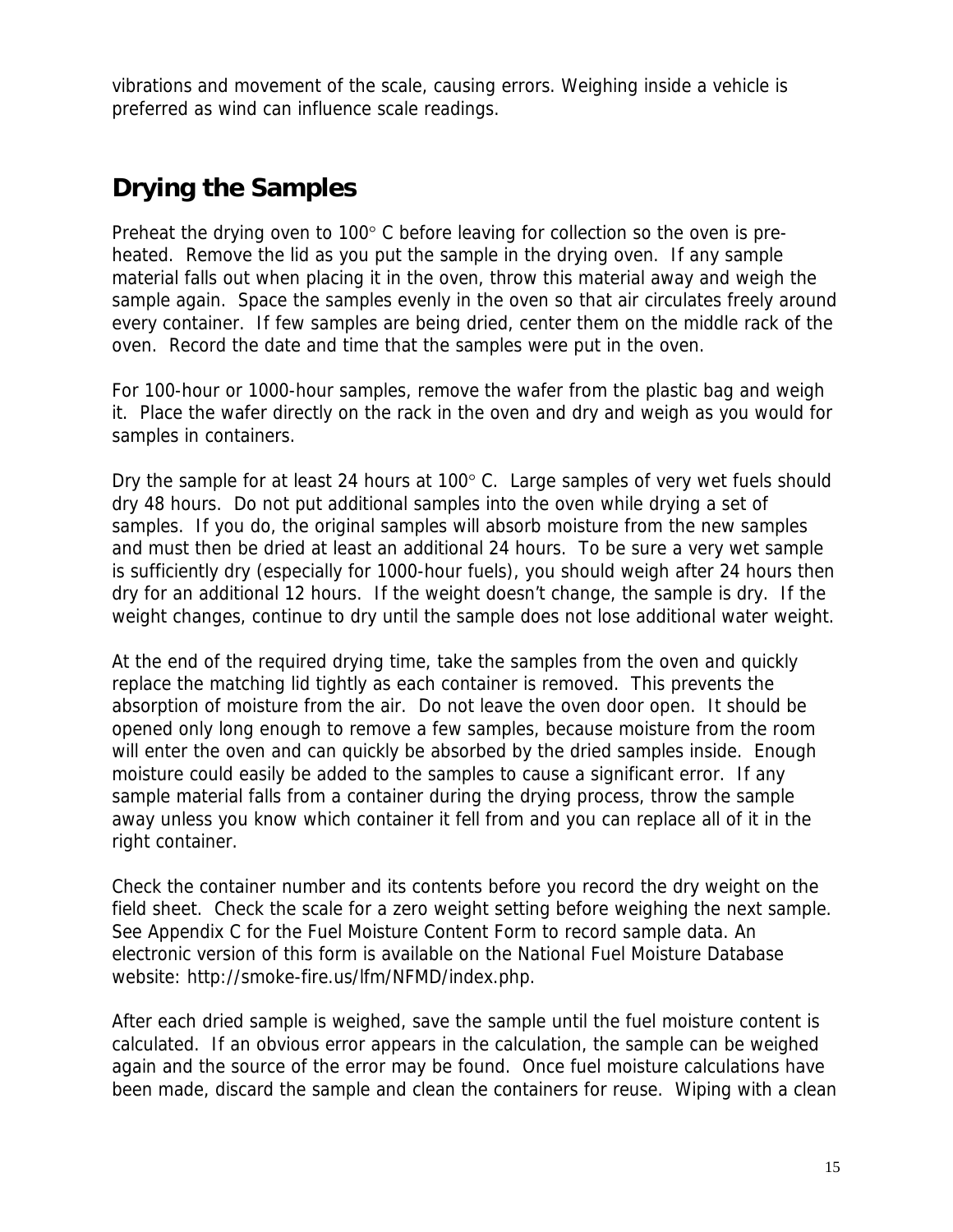rag is sometimes enough to clean the containers, but they may need to be washed and scrubbed to remove plant residue. Containers must be free of sap and completely dry before the lids are replaced and the containers are stored for future use.

## **Calculating Moisture Content**

The formula for calculating percent moisture content is:

weight of water in sample  $(100)$  = percent moisture content dry weight of sample

This is most easily done by the following formula:

wet weight of sample – dry weight of sample  $(100)$  = percent moisture content dry sample weight – container tare weight

Use the excel spreadsheets found on the EGBCC website to greatly increase the speed and accuracy of the calculations. Whether the computations are done by hand, calculator, or computer, consider repeating the calculations to be sure they are correct. One of the most common sources of error while processing samples involves these calculations.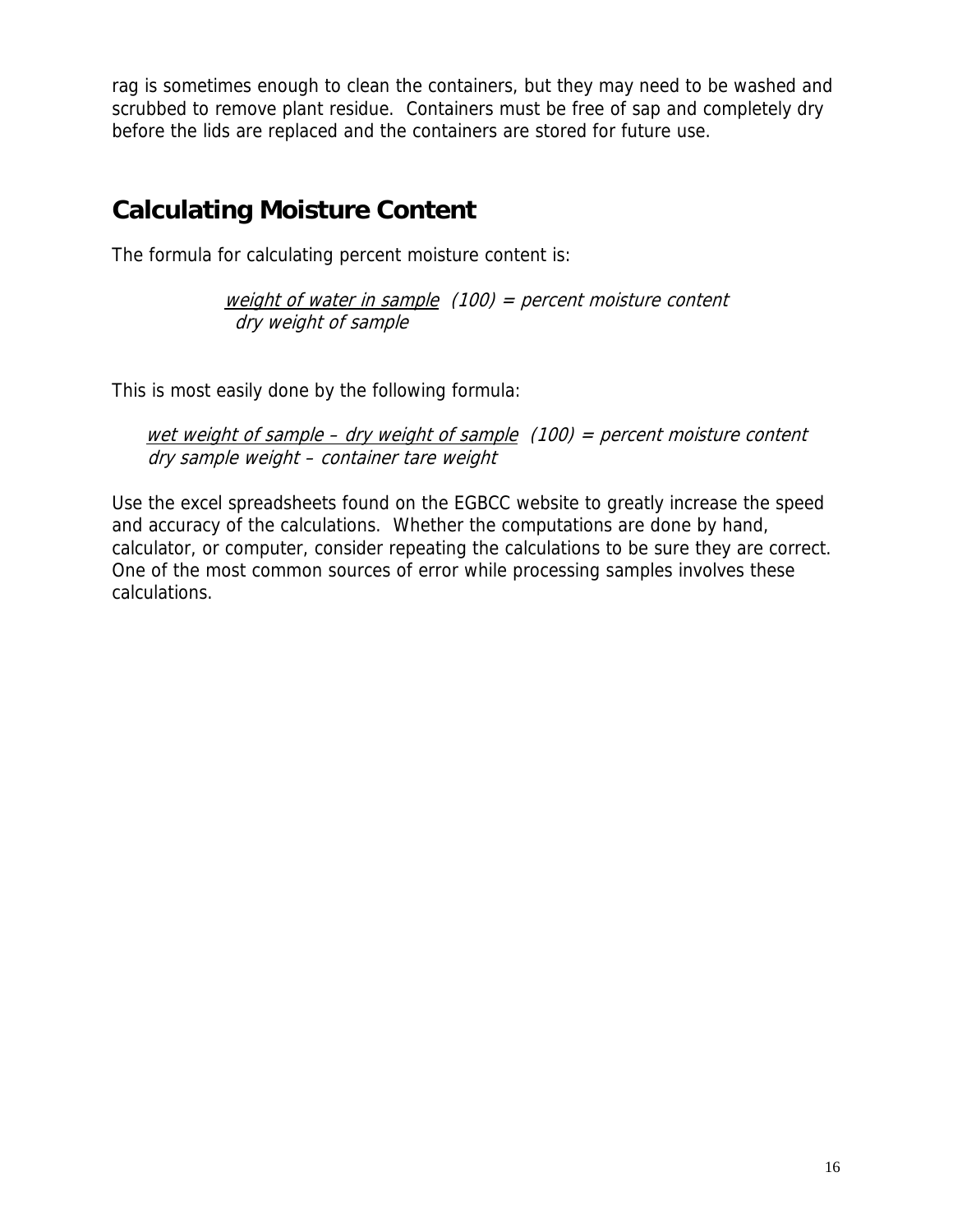## **Guidelines for Fire Behavior and Tactics Based on Live Fuel Moisture Values**

The following guidelines were developed by Nevada BLM (www.nv.blm.gov/fuels/). The break-points were developed from years of past fire and fuels observations. Although the break-points were created for the BLM in Nevada, they may be applied to fuels and fire behavior in Utah. Use these break-points as guidelines and refine locally when appropriate. These break-points correspond to live fuel moisture values.

| 181% and Higher | Fires will exhibit VERY LOW FIRE BEHAVIOR with difficulty burning.       |
|-----------------|--------------------------------------------------------------------------|
|                 | Residual fine fuels from the previous year may carry the fire. Foliage   |
|                 | will remain on the stems following the burn. Fires can generally be      |
|                 | attacked at the head or flanks by persons using hand tools.              |
|                 | Handline should hold fire without any problems. Fires will normally      |
|                 | go out as soon as the wind dies down.                                    |
| 151% to 180%    | Fires will exhibit LOW FIRE BEHAVIOR with fire beginning to be           |
|                 | carried in the live fuels. Both foliage and stem material up to 1/4-inch |
|                 | in diameter will be consumed by the fire. Burns will be generally        |
|                 | patchy with many unburned islands. Engines may be necessary to           |
|                 | catch fires at the head and handline will be more difficult to           |
|                 | construct, but should hold at the head and the flanks.                   |
| 126% to 150%    | Fires will exhibit MODERATE FIRE BEHAVIOR with a fast continuous         |
|                 | rate of spread that will consume stem material up to 2-inches in         |
|                 | diameter. These fires may be attacked at the head with engines but       |
|                 |                                                                          |
|                 | may require support of dozers and retardant aircraft. Handline will      |
|                 | become ineffective at the fire head, but should still hold at the        |
|                 | flanks. Under high winds and low humidity, indirect line should be       |
|                 | considered.                                                              |
| 101% to 125%    | Fires will exhibit HIGH FIRE BEHAVIOR leaving no material                |
|                 | unburned. Frontal attack with fire engines and dozers will be nearly     |
|                 | impossible on large fires, but may still be possible on smaller,         |
|                 | developing fires. Aircraft will be necessary on all these fires.         |
|                 | Flanking attack by engines and indirect attack ahead of the fire must    |
|                 | be used. Spotting should be anticipated. Fires will begin to burn        |
|                 | through the night, calming down several hours before sunrise.            |
| 75% to 100%     | Fires will exhibit EXTREME FIRE BEHAVIOR. Extreme rates of spread        |
|                 | and moderate to long range spotting will occur. Engines and dozers       |
|                 | may be best used to back up firing operations, and to protect            |
|                 | structures. Indirect attack must be used to control these fires. Fires   |
|                 | will burn actively through the night. Air turbulence caused by the       |
|                 | fire will cause problems for air operations.                             |
| 74% and Below   | Fires will exhibit ADVANCED FIRE BEHAVIOR with high                      |
|                 | potential to control their environment. Large acreage will be            |
|                 | consumed in a very short time period. Backfiring from indirect           |
|                 | line, roads, etc. must be considered. Aircraft will need to be           |
|                 | cautious of hazardous turbulence around the fire.                        |
|                 |                                                                          |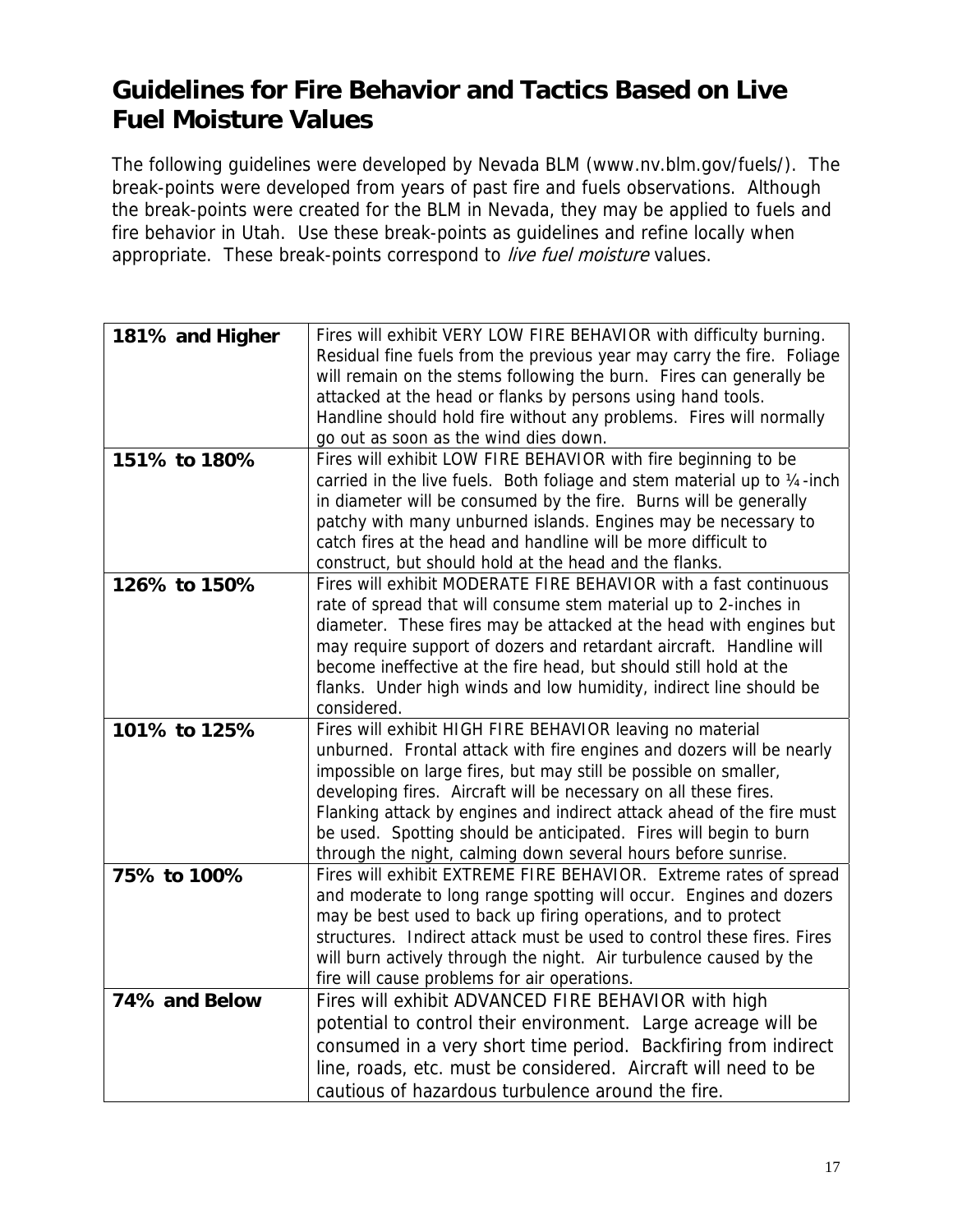## **Common Sources of Error**

### **Field Errors**

Some of the most common sources of error while collecting samples are:

- The samples are placed in a container with a different number than is listed on the field data sheet.
- An incorrect lid is placed on a container.
- The container number is recorded incorrectly on the data sheet.
- **Drops of rain or other free water are allowed to fall into the container.**
- Small rocks, animal droppings, and other material are included in the duff, soil, or litter samples.
- An inadequate amount of material is collected. (Fill the container at least 3⁄4full.)
- Failure to collect material from several areas and plants within a site.

## **Laboratory Errors**

Some of the most common sources of error in the laboratory are:

- Failure to check the container numbers against the sample contents as recorded on the calculation sheet.
- Some material falls out of the container while drying.
- **Failure to set the scale to zero before weighing.**
- The scale is misread.
- Errors are made during the entry of values into the calculator or while doing the calculations (this is possibly the greatest single source of error – double-check!)

## **Reporting Requirements for BLM Units in Utah**

Sample on the  $1<sup>st</sup>$  and  $15<sup>th</sup>$  of every month (or as close as possible to these dates) starting in the spring and ending in the fall. Units may elect to sample more frequently rather than on the  $1<sup>st</sup>$  and  $15<sup>th</sup>$  of the month. This is acceptable as long as samples are taken at least two times per month during the fire season. Depending on the elevation of the site, sampling should begin as soon as snow melts or in March and continue through November or until the site is covered in snow. If possible, collect samples all year long.

Enter fuel moistures on the Eastern Great Basin Coordination Center Fuel Moisture Webpage as soon as possible after collection dates. The website can be found at: http://smoke-fire.us/lfm/NFMD/index.php Each field office must obtain a password to enter their data. Passwords can be obtained by contacting Predictive Services at EGBCC: 801-531-5320.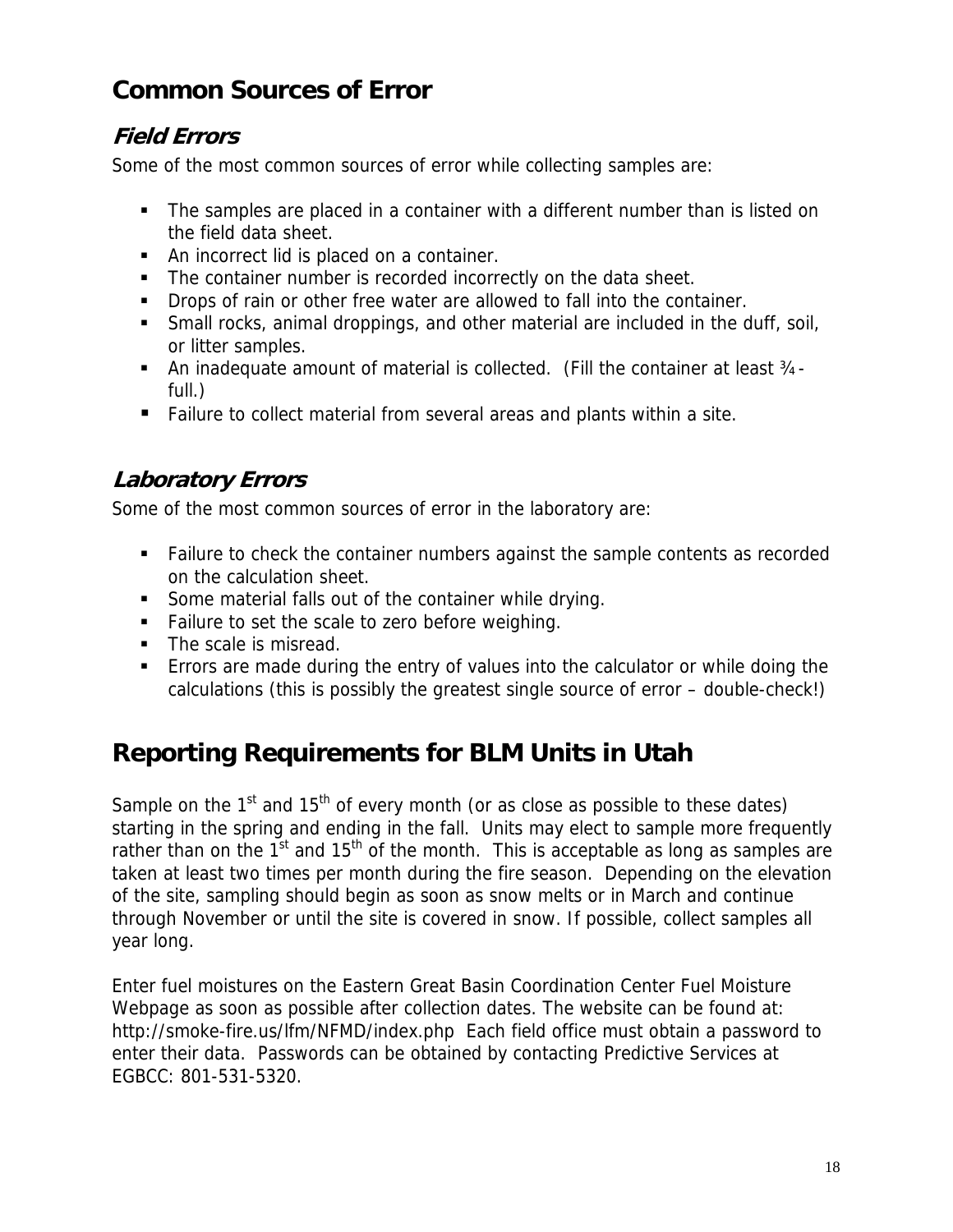## **Appendix A**

## **Fuel Moisture Site Description Form - Electronic Form on EGBCC Website (http://smoke-fire.us/lfm/NFMD/index.php)**

| 5. Latitude                                                                      |                                   |  |  |  |  |  |  |
|----------------------------------------------------------------------------------|-----------------------------------|--|--|--|--|--|--|
| 7. UTM Coordinates __________________                                            |                                   |  |  |  |  |  |  |
| 8. Major Vegetation:                                                             |                                   |  |  |  |  |  |  |
|                                                                                  | percent cover_______________      |  |  |  |  |  |  |
|                                                                                  | percent cover______________       |  |  |  |  |  |  |
|                                                                                  | percent cover______________       |  |  |  |  |  |  |
|                                                                                  | percent cover______________       |  |  |  |  |  |  |
|                                                                                  | percent cover_____________        |  |  |  |  |  |  |
| Shrub species 2___________________________                                       | percent cover______________       |  |  |  |  |  |  |
|                                                                                  | percent cover_____________        |  |  |  |  |  |  |
|                                                                                  | percent cover_____________        |  |  |  |  |  |  |
| Grass/forb species 1______________________                                       | percent cover______________       |  |  |  |  |  |  |
|                                                                                  | percent cover_____________        |  |  |  |  |  |  |
| Grass/forb species 3_____________________                                        | percent cover_____________        |  |  |  |  |  |  |
|                                                                                  | percent cover______________       |  |  |  |  |  |  |
| 9. Predominant aspect _____________                                              | 10. Predominant % slope _________ |  |  |  |  |  |  |
| 11. Elevation (feet) ___________________                                         | 12. NFDRS fuel model ___________  |  |  |  |  |  |  |
| 13. Associated NFDRS or RAWS weather station number_____________________________ |                                   |  |  |  |  |  |  |
| 14. Vegetation condition description of layer chosen for moisture sampling:      |                                   |  |  |  |  |  |  |
|                                                                                  |                                   |  |  |  |  |  |  |
|                                                                                  |                                   |  |  |  |  |  |  |
| Continuity of layer ______________                                               |                                   |  |  |  |  |  |  |
| 15. Photo numbers and                                                            |                                   |  |  |  |  |  |  |
|                                                                                  |                                   |  |  |  |  |  |  |
|                                                                                  |                                   |  |  |  |  |  |  |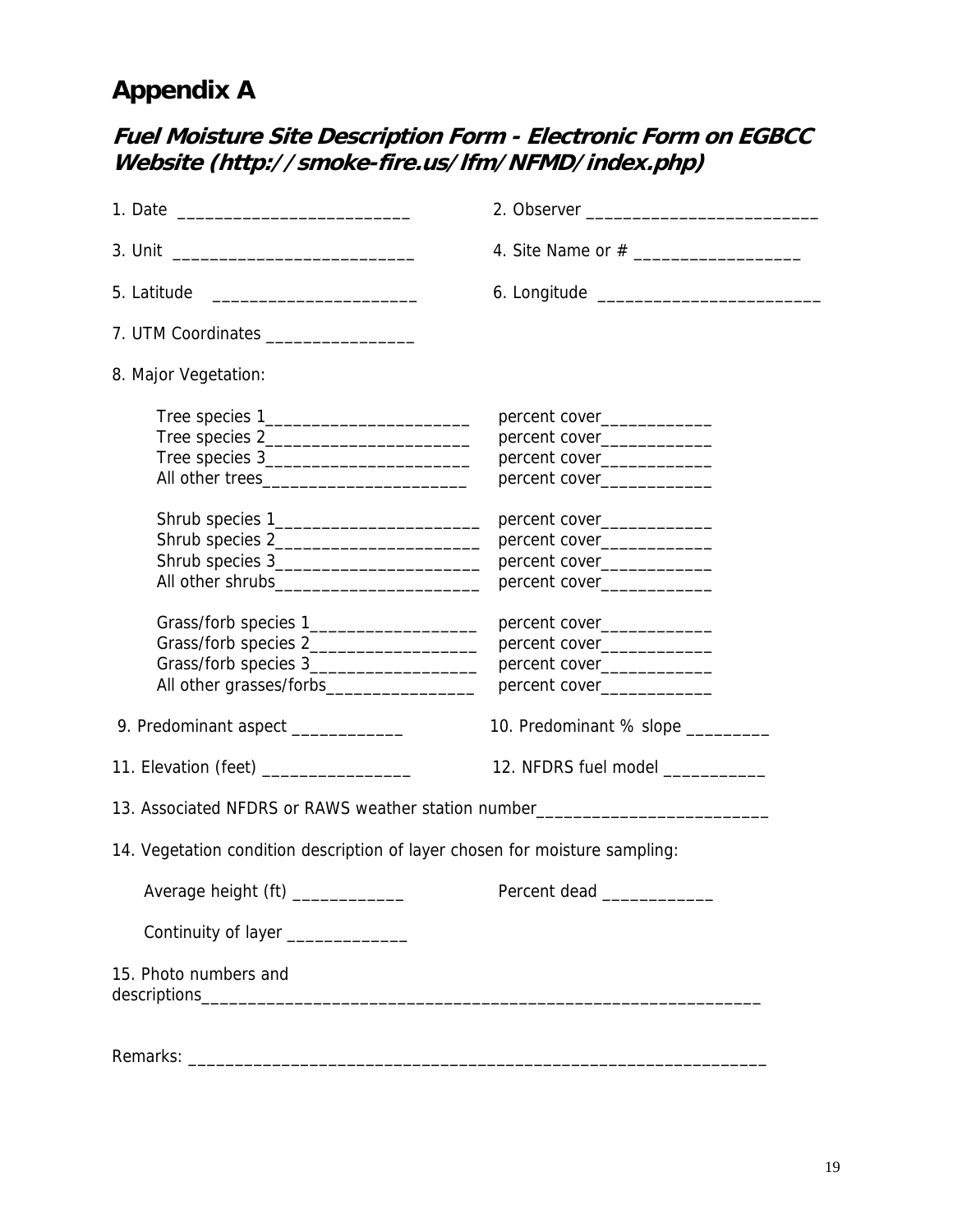## **Appendix A continued**

### **Instructions - Fuel Moisture Site Description Form**

Instructions: Complete this site description form after the site has reached full greenup. Take digital photos of the area on the same day the site is described.

1. Enter the date of this observation.

2. Enter the observer's name so there is a contact for questions.

3. Enter organizational unit by name (ex. Salt Lake Field Office, Price Field Office).

4. Site Name descriptive of location (ex. Belle Creek) or site number.

5., 6., and 7. Enter latitude and longitude as displayed by GPS or as determined from a map. Include units such as  $-105.2425$  degrees or  $-105^{\circ}$  14.55 mins or  $-105^{\circ}$  14 min 33 sec. Enter UTM coordinates from the GPS.

8. Enter the names of the predominant species on the site and the approximate percent canopy cover of each for the following: trees, shrubs, and herbaceous (grasses and forbs). Leave blank if type isn't present. For example, if there are no trees, skip the section on trees. If there are more than three species of a type on site, enter the percent coverage of all the remaining species of that type and list the other species. Also enter the percent cover of bare soil at this time of year (that is bare soil not covered by either live or dead plant material).

9. Enter the general aspect of the site as N, NW, W, SW, S, SE, E, NE.

10. Enter the average or most common percent slope on the site.

11. Enter the site's elevation in feet.

12. Enter the NFDRS fuel model that best represents the vegetation on the site.

13. Enter the NFDRS or RAWS weather station number associated with the site (if one is associated).

14. Describe the general condition of the vegetation layer that is being sampled for moisture content: average height in feet, an estimate of the average percent dead material in the plants, the continuity of the plant layer (continuous, patchy, isolated individuals).

15. Note the photo numbers/names and a brief reference to the scene pictured.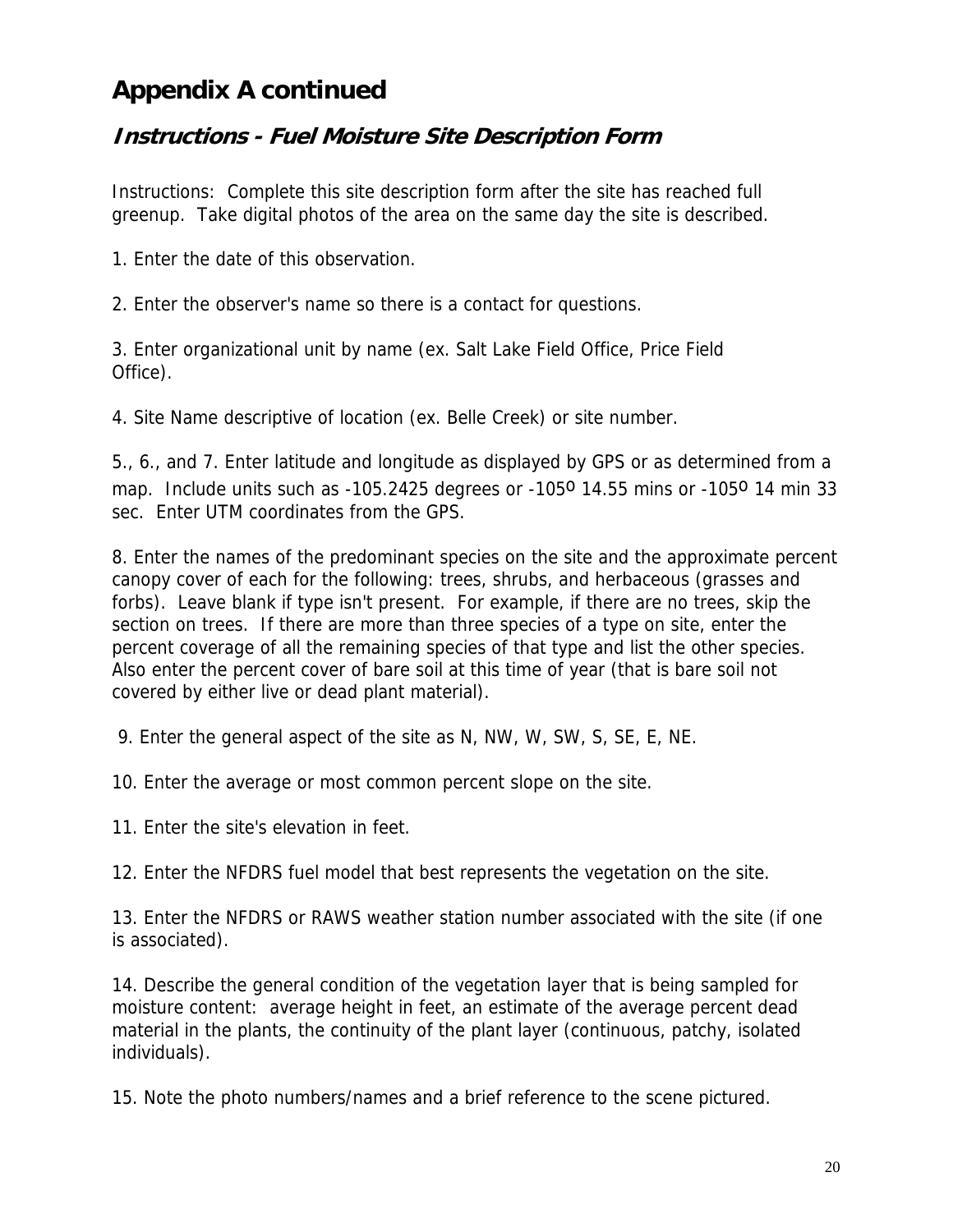In the Remarks Section include any other information about the condition of this vegetation that has not been covered (i.e., grazing disturbance, insect: disease, activity, etc).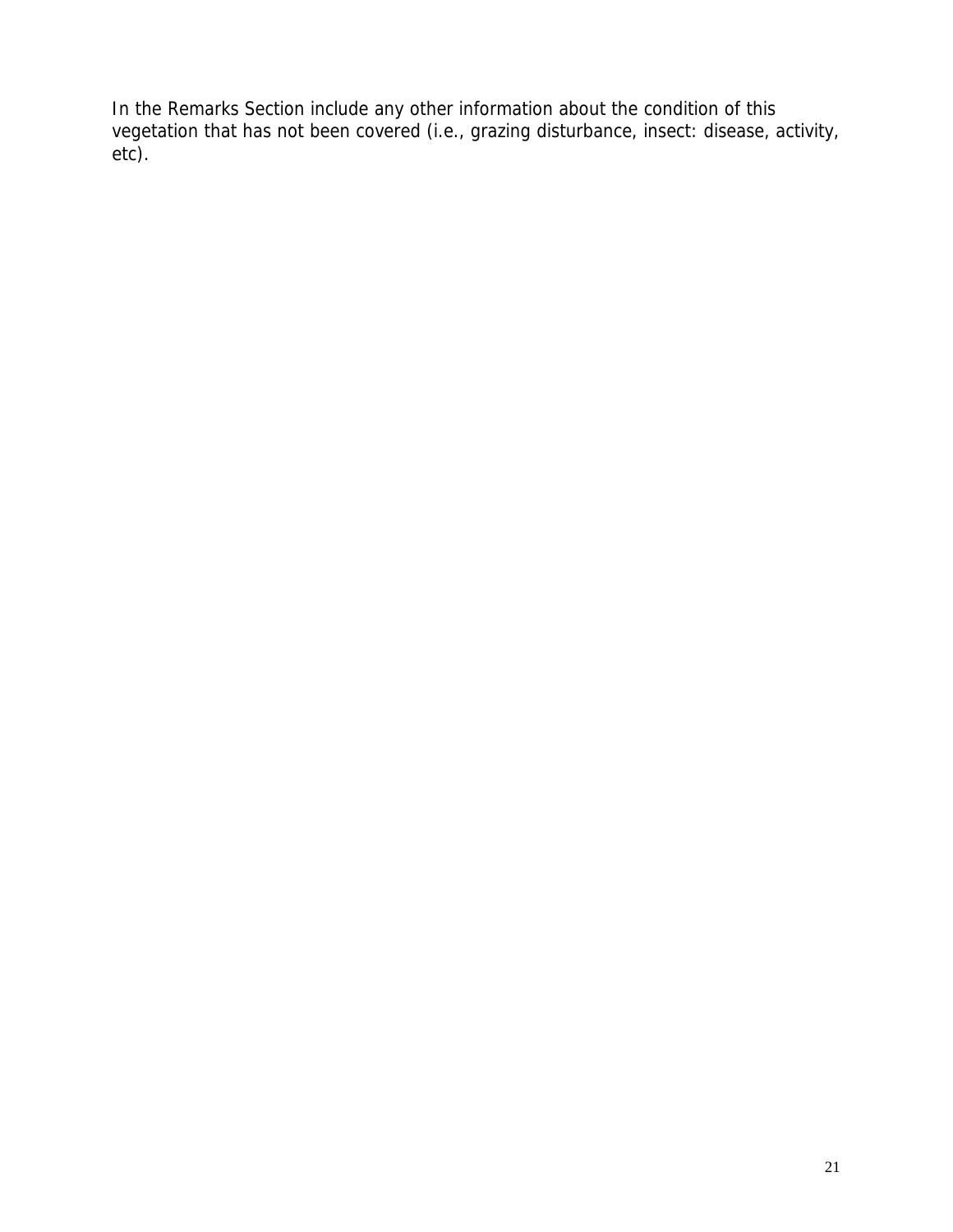## **Appendix B**

### **Worksheet for Determining Number of Samples**

The following worksheets can be used to help determine the adequate number of samples to take. The first worksheet can be used to calculate the sample size, and the second worksheet is an *example* of how to use the worksheet to calculate sample size. The EGBCC website posts an Excel version of this worksheet.

#### **Worksheet to Calculate Sample Size**

- **A.** How many prefire samples have been collected?  $n = \_$
- **B.** How close must your value of fuel moisture content be for your intended project?  $\pm$  \_\_\_\_\_\_\_\_\_\_\_\_\_percent
- **C.** Using your prefire samples, list one set of collected moisture content samples below:

|                | $\pmb{\mathsf{x}}$                                   | $x^2$                                                                                                                                                                                                                                                                                                                                                                                                                                                                                           | $\boldsymbol{\mathsf{X}}$       | $x^2$                                                   |
|----------------|------------------------------------------------------|-------------------------------------------------------------------------------------------------------------------------------------------------------------------------------------------------------------------------------------------------------------------------------------------------------------------------------------------------------------------------------------------------------------------------------------------------------------------------------------------------|---------------------------------|---------------------------------------------------------|
| $\mathbf{1}$   | <u> 1999 - Johann Barnett, f</u>                     | $\overline{\phantom{a}}$ . The contract of $\overline{\phantom{a}}$                                                                                                                                                                                                                                                                                                                                                                                                                             |                                 |                                                         |
| $\overline{2}$ | $\mathcal{L}=\mathcal{L}$ . The set of $\mathcal{L}$ | <u> The Community of the Community of the Community of the Community of the Community of the Community of the Community of the Community of the Community of the Community of the Community of the Community of the Community of</u>                                                                                                                                                                                                                                                            |                                 |                                                         |
| $\mathfrak{Z}$ |                                                      | $\begin{tabular}{l} \multicolumn{2}{c} {\textbf{1}} & \multicolumn{2}{c} {\textbf{1}} & \multicolumn{2}{c} {\textbf{1}} \\ \multicolumn{2}{c} {\textbf{1}} & \multicolumn{2}{c} {\textbf{1}} & \multicolumn{2}{c} {\textbf{1}} \\ \multicolumn{2}{c} {\textbf{1}} & \multicolumn{2}{c} {\textbf{1}} & \multicolumn{2}{c} {\textbf{1}} \\ \multicolumn{2}{c} {\textbf{1}} & \multicolumn{2}{c} {\textbf{1}} & \multicolumn{2}{c} {\textbf{1}} \\ \multicolumn{2}{c} {\textbf{1}} & \multicolumn$ |                                 |                                                         |
| $\overline{4}$ |                                                      | $\begin{tabular}{l} \multicolumn{2}{c} {\textbf{1}} & \multicolumn{2}{c} {\textbf{1}} & \multicolumn{2}{c} {\textbf{1}} \\ \multicolumn{2}{c} {\textbf{1}} & \multicolumn{2}{c} {\textbf{1}} & \multicolumn{2}{c} {\textbf{1}} \\ \multicolumn{2}{c} {\textbf{1}} & \multicolumn{2}{c} {\textbf{1}} & \multicolumn{2}{c} {\textbf{1}} \\ \multicolumn{2}{c} {\textbf{1}} & \multicolumn{2}{c} {\textbf{1}} & \multicolumn{2}{c} {\textbf{1}} \\ \multicolumn{2}{c} {\textbf{1}} & \multicolumn$ |                                 | <u> a shekara ta 1999 a shekara ta 1991 a shekara t</u> |
| 5              | <u>a sa mga salawang pang</u>                        |                                                                                                                                                                                                                                                                                                                                                                                                                                                                                                 |                                 | <u> 1989 - Andrea State</u>                             |
| 6              | <u> a shekara ta 1999 a shekara t</u>                |                                                                                                                                                                                                                                                                                                                                                                                                                                                                                                 | $16 \underline{\hspace{1cm}}$   |                                                         |
| $\overline{7}$ |                                                      | $\overline{\phantom{a}}$ . The contract of $\overline{\phantom{a}}$                                                                                                                                                                                                                                                                                                                                                                                                                             | $17 \underline{\hspace{1cm}}$   |                                                         |
|                | $8 \quad \underline{\qquad}$                         |                                                                                                                                                                                                                                                                                                                                                                                                                                                                                                 |                                 |                                                         |
|                |                                                      | <u> 1989 - Jan Sterling Sterling</u>                                                                                                                                                                                                                                                                                                                                                                                                                                                            | $19 \underline{\hspace{1.5cm}}$ | <u> 1989 - Jan Sterling Sterling</u>                    |
|                |                                                      | <u> 1990 - Jan Barbara Barat III, prima postala prima prima prima prima prima prima prima prima prima prima prim</u>                                                                                                                                                                                                                                                                                                                                                                            |                                 | $\frac{1}{\sqrt{2}}$                                    |

**D.** Add all the values of x: Σx = \_\_\_\_\_\_\_\_\_\_\_\_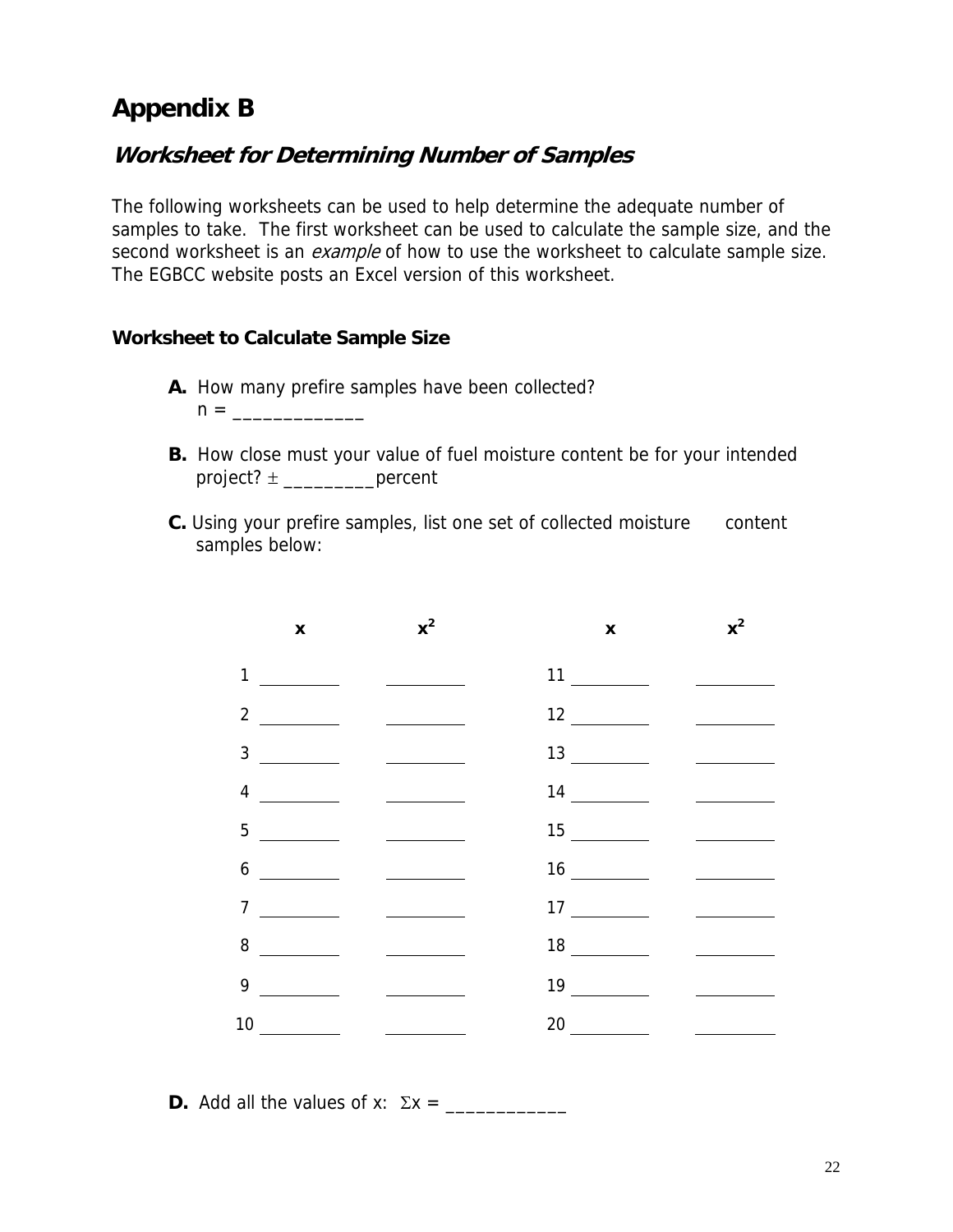| <b>E.</b> Multiply each value by itself $(x^2)$ and add all the values: |  |
|-------------------------------------------------------------------------|--|
| $\Sigma x^2 =$                                                          |  |

**F.** Multiply the value in **D** by itself and divide by the value in **A**:  $(\Sigma x)^2/n =$ \_\_\_\_\_\_\_\_\_\_\_\_ **G.** Subtract the value in **F** from the value in **E**:  $\Sigma x^2 - (\Sigma x)^2/n =$  \_\_\_\_\_\_\_\_\_\_\_\_ **H.** Subtract 1 from the value in  $A$ :  $(n - 1) = df =$ **I.** Divide the value in **G** by the value in **H**:  $(\Sigma x^2 - (\Sigma x)^2/n) / (n - 1) = s^2 =$ \_\_\_\_\_\_\_\_\_\_\_\_ **J.** What is your acceptable moisture content error? ± \_\_\_\_\_\_\_\_\_\_\_\_ percent **K.** How sure (percent) do you want to be that you will be within your range of  $acceltable error? P = \n \underline{\hspace{2cm}} \quad percent$ **L.** Take the value in **K**, subtract it from 100, and divide the result by 100: (100 – P) / 100 = probability = \_\_\_\_\_\_\_\_\_\_\_\_ **M.** Go to the t table and down the left-hand column under "df" to the value in **H,** and across to the right to the column under the probability value in **L**. List the value at the intersection: t = \_\_\_\_\_\_\_\_\_\_\_\_ **N.** Multiply the value in **J** by itself:  $E^2 = \underline{\qquad \qquad \qquad \qquad }$ **O.** Multiply the value in **M** by itself:  $t^2 = \_ \_ \_ \_ \_ \_ \_ \_ \_ \_ \_ \_ \_ \_$ **P.** Multiply the value in **I** by the value in **O** and divide by the value in **N**:  $(t^2s^2)$  /  $E^2 = m =$ **Q.** Round to the next highest integer: \_\_\_\_\_\_\_\_\_\_\_

This is the number of samples you must collect to be sure you will achieve your acceptable precision in estimating the moisture content of the selected fuel.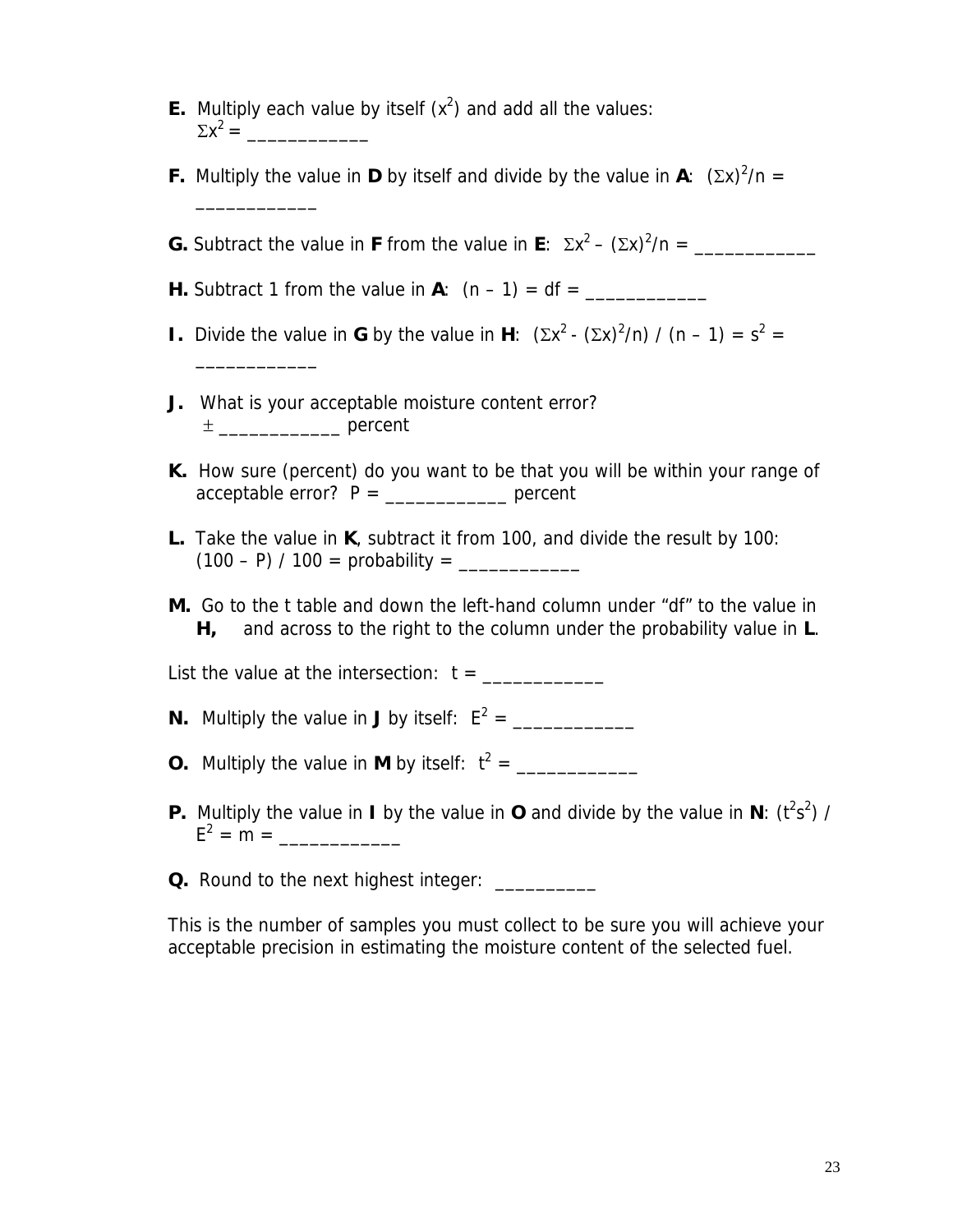#### **Worksheet to Calculate Sample Size-Example**

- **A.** How many prefire samples have been collected?  $n = 12$
- **B.** How close must your value of fuel moisture content be for your intended project? 1 percent
- **C.** Using your prefire samples, list one set of collected moisture content samples below:

|                | $\pmb{\mathsf{x}}$         | $x^2$    | $\pmb{\mathsf{x}}$            | $x^2$ |
|----------------|----------------------------|----------|-------------------------------|-------|
| $\mathbf{1}$   | $7\overline{ }$            | $49$ $-$ | $11 \qquad 7$                 | 49    |
| $\overline{2}$ | 9                          | 81       | 12 6                          | 36    |
| $\mathfrak{Z}$ | 8                          | 64       | $13 \underline{\hspace{1cm}}$ |       |
| $\overline{4}$ | $\overline{7}$             | 49       | $14 \underline{\hspace{1cm}}$ |       |
| 5              | 6                          | 36       |                               |       |
| 6              | $\overline{\phantom{0}}$ 8 | 64       | 16                            |       |
| $\overline{7}$ | 9                          | 81       | $17 \underline{\hspace{1cm}}$ |       |
| 8              | $10$                       | 100      |                               |       |
| 9              | 9                          | 81       | $19 \quad \underline{\qquad}$ |       |
|                | $10 \qquad 8$              | 64       | 20                            |       |

- **D.** Add all the values of x:  $\Sigma x = 94$
- **E.** Multiply each value by itself  $(x^2)$  and add all the values:  $\Sigma x^2 = 754$ 
	- **F.** Multiply the value in D by itself and divide by the value in A:  $(\Sigma x)^2/n = 94 \times 94/12 = 736.3$
- **G.** Subtract the value in F from the value in E:  $\Sigma x^2 - (\Sigma x)^2/n = 17.7$ 
	- **H.** Subtract 1 from the value in A:  $(n 1) = df = 11$
- **I.** Divide the value in G by the value in H:  $(\Sigma x^2 - (\Sigma x)^2/n) / (n-1) = s^2 = 17.7/11 = 1.6$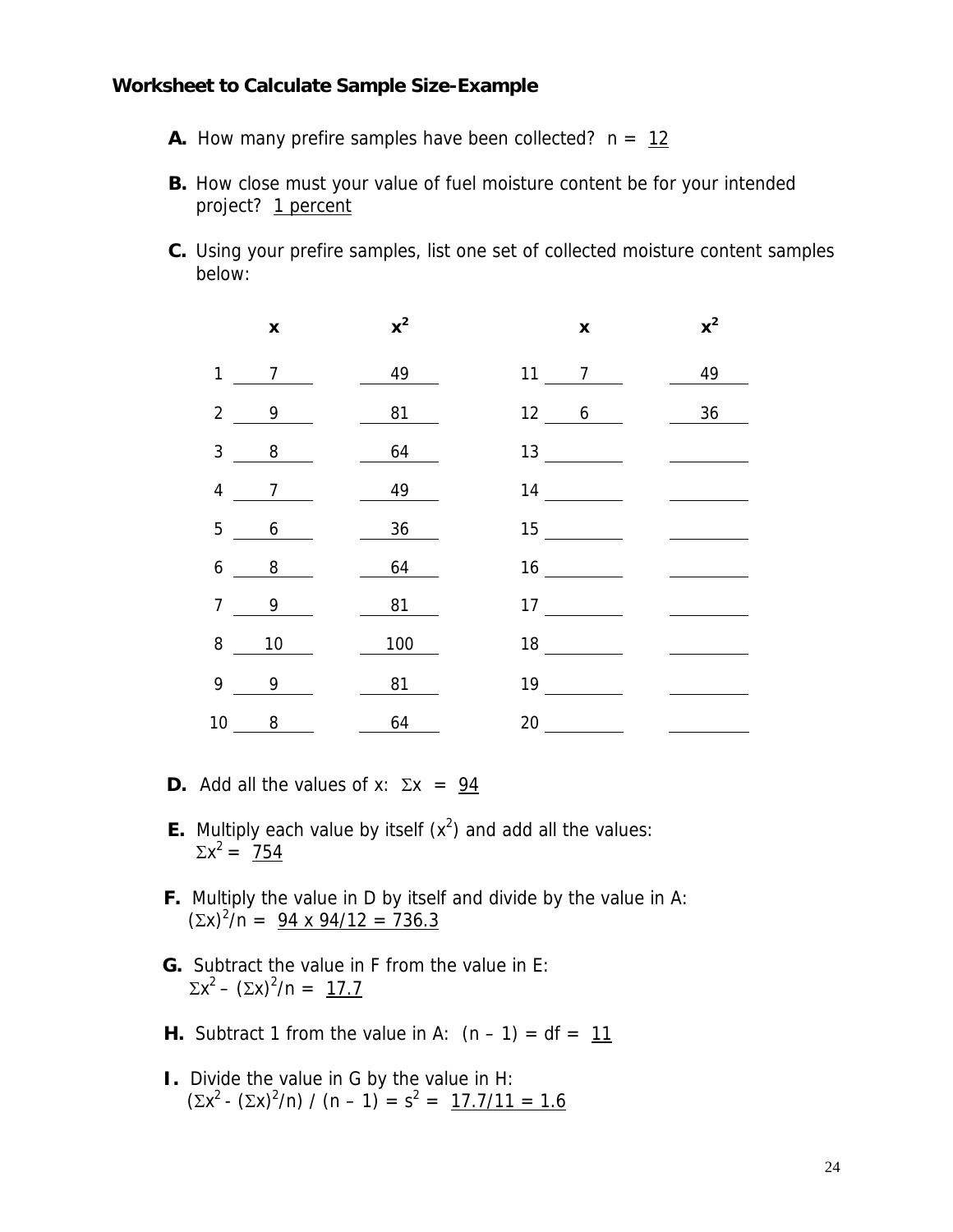- **J.** What is your acceptable moisture content error?  $\pm$  1 percent
- **K.** How sure (percent) do you want to be that you will be within your range of acceptable error?  $P = 90$  percent
- **L.** Take the value in **K**, subtract it from 100, and divide the result by 100:  $(100 - P) / 100 =$  probability =  $(100 - 90)/100 = 0.10$
- **M.** Go to the t table and down the left-hand column under "df" to the value in **H,** and across to the right to the column under the probability value in **L**. List the value at the intersection:  $t = 1.796$
- **N.** Multiply the value in **J** by itself:  $E^2 = 1$
- **O.** Multiply the value in **M** by itself:  $t^2 = 3.23$

**P.** Multiply the value in **I** by the value in **O** and divide by the value in  $N$ : ( $t^2s^2$ ) /  $E^2 = m = 5.2$ 

**Q.** Round to the next highest integer: 6

This is the number of samples you must collect to be sure you will achieve your acceptable precision in estimating the moisture content of the selected fuel.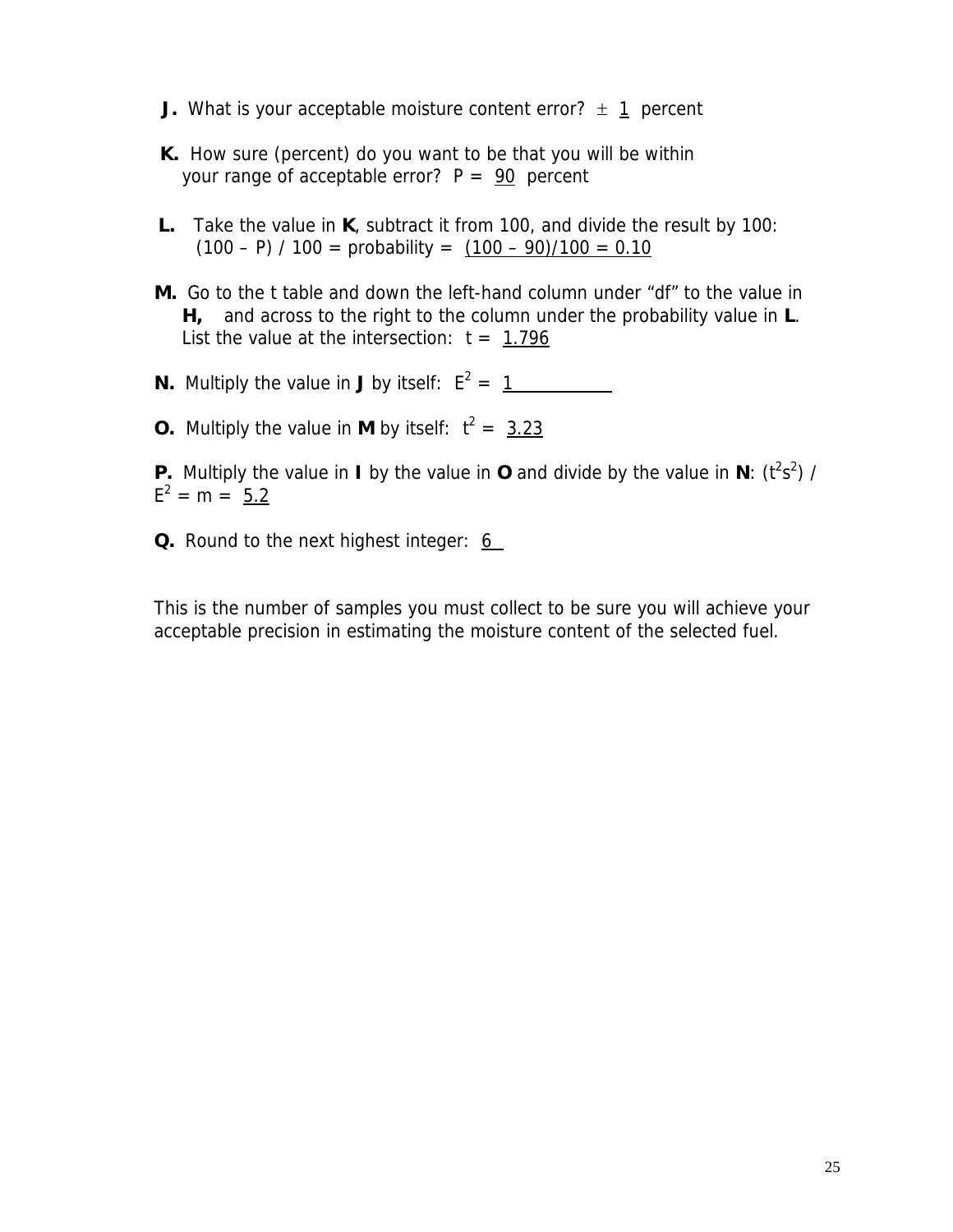# **Appendix B continued**

| t-table<br>t distribution critical values |       |       |       |       |       |       |       |       |       |       |       |       |
|-------------------------------------------|-------|-------|-------|-------|-------|-------|-------|-------|-------|-------|-------|-------|
| df                                        | .25   | .20   | .15   | .10   | .05   | .025  | .02   | .01   | .005  | .0025 | .001  | .0005 |
| 1                                         | 1.000 | 1.376 | 1.963 | 3.078 | 6.314 | 12.71 | 15.89 | 31.82 | 63.66 | 127.3 | 318.3 | 636.6 |
| $\overline{2}$                            | .816  | 1.061 | 1.386 | 1.886 | 2.920 | 4.303 | 4.849 | 6.965 | 9.925 | 14.09 | 22.33 | 31.60 |
| 3                                         | .765  | .978  | 1.250 | 1.638 | 2.353 | 3.182 | 3.482 | 4.541 | 5.841 | 7.453 | 10.21 | 12.92 |
| 4                                         | .741  | .941  | 1.190 | 1.533 | 2.132 | 2.776 | 2.999 | 3.747 | 4.604 | 5.598 | 7.173 | 8.610 |
| 5                                         | .727  | .920  | 1.156 | 1.476 | 2.015 | 2.571 | 2.757 | 3.365 | 4.032 | 4.773 | 5.893 | 6.869 |
| 6                                         | .718  | .906  | 1.134 | 1.440 | 1.943 | 2.447 | 2.612 | 3.143 | 3.707 | 4.317 | 5.208 | 5.959 |
| 7                                         | .711  | .896  | 1.119 | 1.415 | 1.895 | 2.365 | 2.517 | 2.998 | 3.499 | 4.029 | 4.785 | 5.408 |
| 8                                         | .706  | .889  | 1.108 | 1.397 | 1.860 | 2.306 | 2.449 | 2.896 | 3.355 | 3.833 | 4.501 | 5.041 |
| 9                                         | .703  | .883  | 1.100 | 1.383 | 1.833 | 2.262 | 2.398 | 2.821 | 3.250 | 3.690 | 4.297 | 4.781 |
| 10                                        | .700  | .879  | 1.093 | 1.372 | 1.812 | 2.228 | 2.359 | 2.764 | 3.169 | 3.581 | 4.144 | 4.587 |
| 11                                        | .697  | .876  | 1.088 | 1.363 | 1.796 | 2.201 | 2.328 | 2.718 | 3.106 | 3.497 | 4.025 | 4.437 |
| 12                                        | .695  | .873  | 1.083 | 1.356 | 1.782 | 2.179 | 2.303 | 2.681 | 3.055 | 3.428 | 3.930 | 4.318 |
| 13                                        | .694  | .870  | 1.079 | 1.350 | 1.771 | 2.160 | 2.282 | 2.650 | 3.012 | 3.372 | 3.852 | 4.221 |
| 14                                        | .692  | .868  | 1.076 | 1.345 | 1.761 | 2.145 | 2.264 | 2.624 | 2.977 | 3.326 | 3.787 | 4.140 |
| 15                                        | .691  | .866  | 1.074 | 1.341 | 1.753 | 2.131 | 2.249 | 2.602 | 2.947 | 3.286 | 3.733 | 4.073 |
| 16                                        | .690  | .865  | 1.071 | 1.337 | 1.746 | 2.120 | 2.235 | 2.583 | 2.921 | 3.252 | 3.686 | 4.015 |
| 17                                        | .689  | .863  | 1.069 | 1.333 | 1.740 | 2.110 | 2.224 | 2.567 | 2.898 | 3.222 | 3.646 | 3.965 |
| 18                                        | .688  | .862  | 1.067 | 1.330 | 1.734 | 2.101 | 2.214 | 2.552 | 2.878 | 3.197 | 3.611 | 3.922 |
| 19                                        | .688  | .861  | 1.066 | 1.328 | 1.729 | 2.093 | 2.205 | 2.539 | 2.861 | 3.174 | 3.579 | 3.883 |
| $20\,$                                    | .687  | .860  | 1.064 | 1.325 | 1.725 | 2.086 | 2.197 | 2.528 | 2.845 | 3.153 | 3.552 | 3.850 |
| 21                                        | .663. | .859  | 1.063 | 1.323 | 1.721 | 2.080 | 2.189 | 2.518 | 2.831 | 3.135 | 3.527 | 3.819 |
| $22\,$                                    | .686  | .858  | 1.061 | 1.321 | 1.717 | 2.074 | 2.183 | 2.508 | 2.819 | 3.119 | 3.505 | 3.792 |
| $23\,$                                    | .685  | .858  | 1.060 | 1.319 | 1.714 | 2.069 | 2.177 | 2.500 | 2.807 | 3.104 | 3.485 | 3.768 |
| 24                                        | .685  | .857  | 1.059 | 1.318 | 1.711 | 2.064 | 2.172 | 2.492 | 2.797 | 3.091 | 3.467 | 3.745 |
| 25                                        | .684  | .856  | 1.058 | 1.316 | 1.708 | 2.060 | 2.167 | 2.485 | 2.787 | 3.078 | 3.450 | 3.725 |
| 26                                        | .684  | .856  | 1.058 | 1.315 | 1.706 | 2.056 | 2.162 | 2.479 | 2.779 | 3.067 | 3.435 | 3.707 |
| $27\,$                                    | .684  | .855  | 1.057 | 1.314 | 1.703 | 2.052 | 2.15  | 2.473 | 2.771 | 3.057 | 3.421 | 3.690 |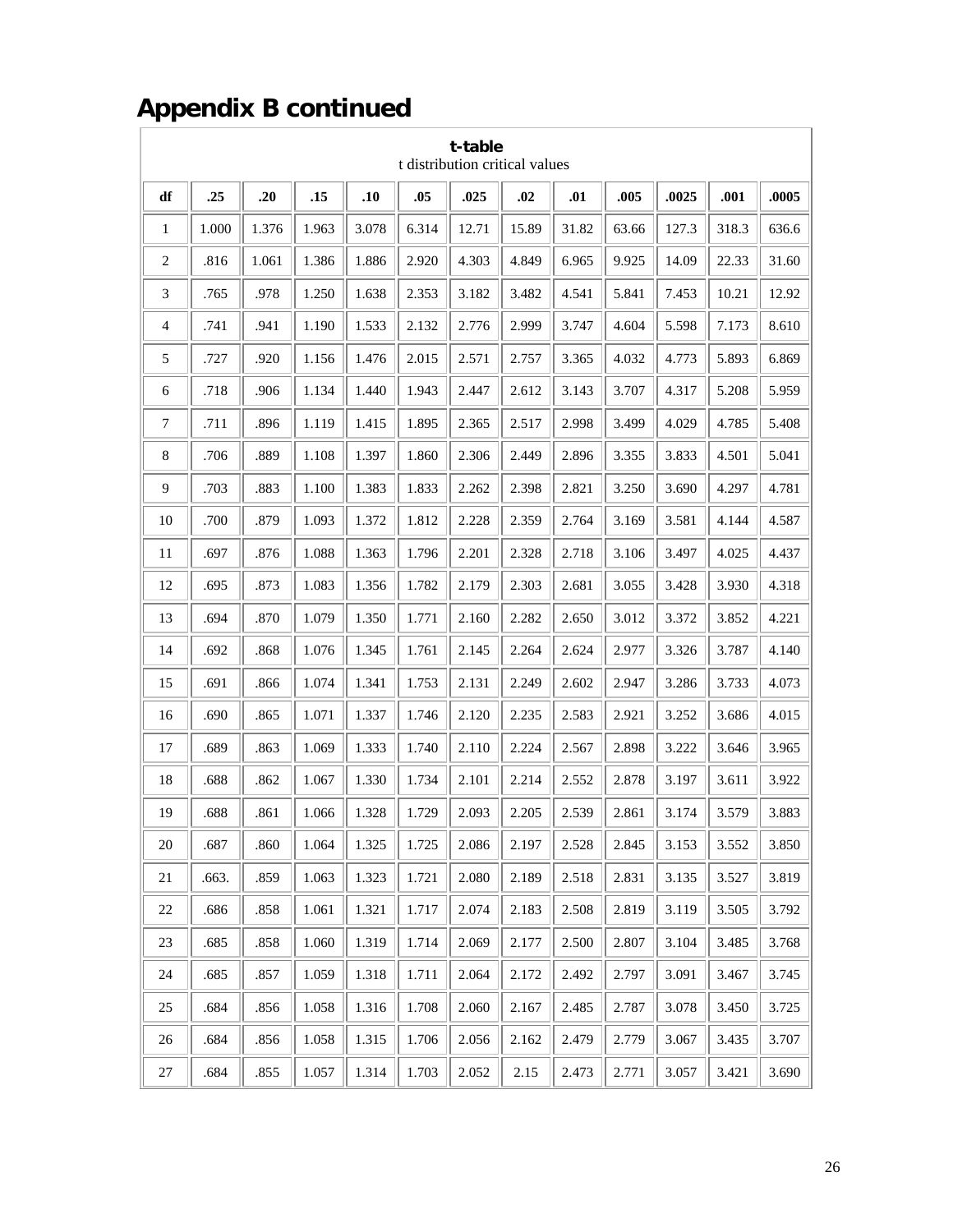| 28   | .683 | .855 | 1.056 | 1.313 | 1.701 | 2.048 | 2.154 | 2.467 | 2.763 | 3.047 | 3.408 | 3.674 |
|------|------|------|-------|-------|-------|-------|-------|-------|-------|-------|-------|-------|
| 29   | .683 | .854 | 1.055 | 1.311 | 1.699 | 2.045 | 2.150 | 2.462 | 2.756 | 3.038 | 3.396 | 3.659 |
| 30   | .683 | .854 | 1.055 | 1.310 | 1.697 | 2.042 | 2.147 | 2.457 | 2.750 | 3.030 | 3.385 | 3.646 |
| 40   | .681 | .851 | 1.050 | 1.303 | 1.684 | 2.021 | 2.123 | 2.423 | 2.704 | 2.971 | 3.307 | 3.551 |
| 50   | .679 | .849 | 1.047 | 1.295 | 1.676 | 2.009 | 2.109 | 2.403 | 2.678 | 2.937 | 3.261 | 3.496 |
| 60   | .679 | .848 | 1.045 | 1.296 | 1.671 | 2.000 | 2.099 | 2.390 | 2.660 | 2.915 | 3.232 | 3.460 |
| 80   | .678 | .846 | 1.043 | 1.292 | 1.664 | 1.990 | 2.088 | 2.374 | 2.639 | 2.887 | 3.195 | 3.416 |
| 100  | .677 | .845 | 1.042 | 1.290 | 1.660 | 1.984 | 2.081 | 2.364 | 2.626 | 2.871 | 3.174 | 3.390 |
| 1000 | .675 | .842 | 1.037 | 1.282 | 1.646 | 1.962 | 2.056 | 2.330 | 2.581 | 2.813 | 3.098 | 3.300 |
| inf. | .674 | .841 | 1.036 | 1.282 | 1.645 | 1.960 | 2.054 | 2.326 | 2.576 | 2.807 | 3.091 | 3.291 |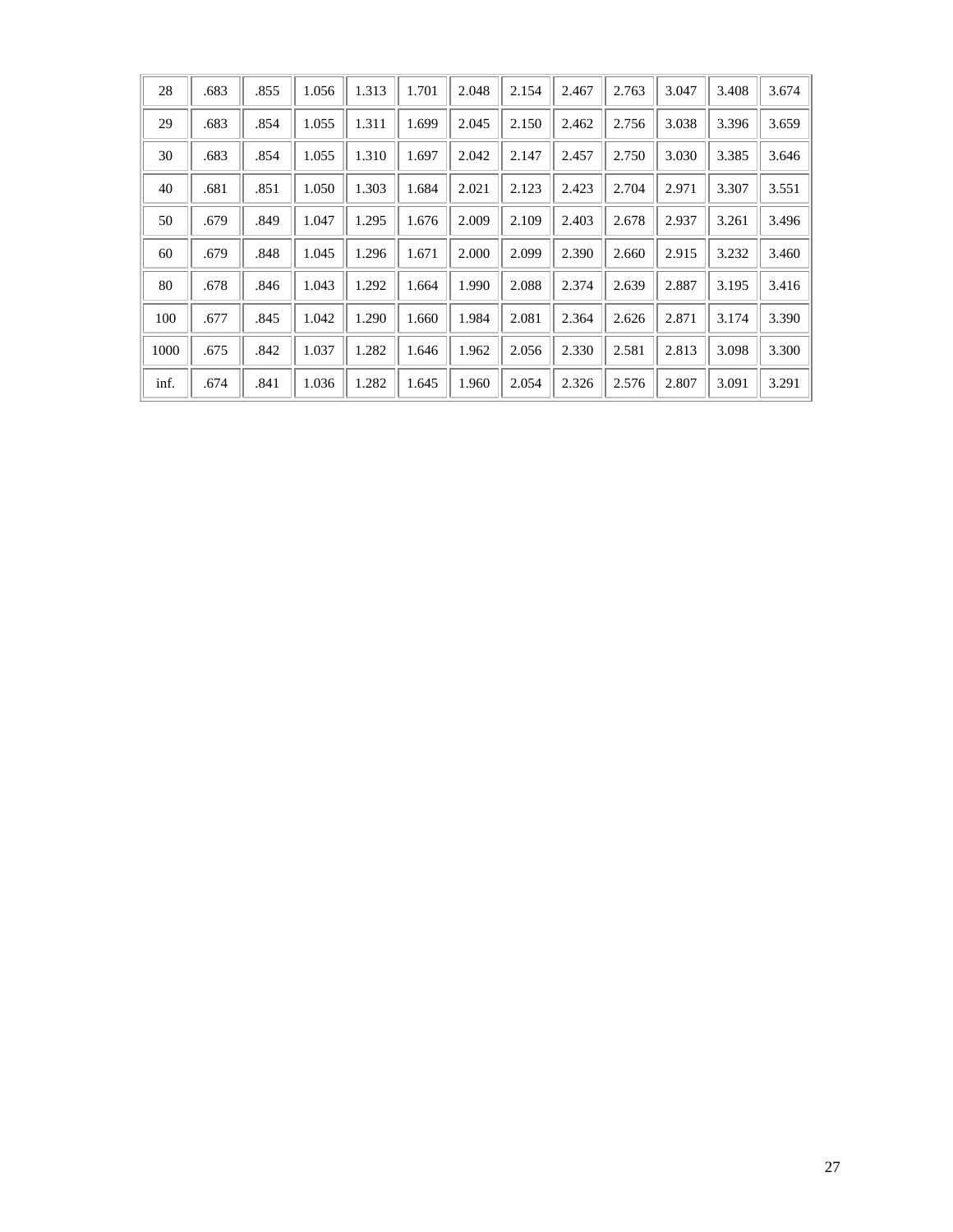# **Appendix C**

### *Fuel Moisture Content Form - Electronic version on EGBCC website*

| .<br><b>Agency</b>                                                                                                                |                          | <b>State</b>             |                                                                             | <b>Field Office</b><br><b>Site Name/Number</b> |                  |              |                    |                  |  |  |  |
|-----------------------------------------------------------------------------------------------------------------------------------|--------------------------|--------------------------|-----------------------------------------------------------------------------|------------------------------------------------|------------------|--------------|--------------------|------------------|--|--|--|
|                                                                                                                                   | <b>Collection Record</b> |                          |                                                                             | <b>Moisture Determination Record</b>           |                  |              |                    |                  |  |  |  |
| <b>Observer</b>                                                                                                                   | <b>Date</b>              | <b>Time</b>              |                                                                             | <b>Observer</b>                                |                  | Date in oven |                    | Time put in oven |  |  |  |
| <b>Container Number</b>                                                                                                           |                          | Species (Live)           | A                                                                           | B                                              | $\overline{c}$   | D            | $\overline{E}$     | F                |  |  |  |
|                                                                                                                                   |                          |                          |                                                                             | <b>Gross Weight Tare</b>                       |                  | <b>Water</b> | <b>Dry</b>         | <b>Percent</b>   |  |  |  |
|                                                                                                                                   |                          | <b>Size Class (Dead)</b> | Wet                                                                         | <b>Dry</b>                                     | Weight           | Weight       | Weight             | <b>Moisture</b>  |  |  |  |
|                                                                                                                                   |                          |                          |                                                                             |                                                |                  |              |                    |                  |  |  |  |
|                                                                                                                                   |                          |                          |                                                                             |                                                |                  |              |                    |                  |  |  |  |
|                                                                                                                                   |                          |                          |                                                                             |                                                |                  |              |                    |                  |  |  |  |
|                                                                                                                                   |                          |                          |                                                                             |                                                |                  |              |                    |                  |  |  |  |
|                                                                                                                                   |                          |                          |                                                                             |                                                |                  |              |                    |                  |  |  |  |
|                                                                                                                                   |                          |                          |                                                                             |                                                |                  |              |                    |                  |  |  |  |
|                                                                                                                                   |                          |                          |                                                                             |                                                |                  |              |                    |                  |  |  |  |
|                                                                                                                                   |                          |                          |                                                                             |                                                |                  |              |                    |                  |  |  |  |
|                                                                                                                                   |                          |                          |                                                                             |                                                |                  |              |                    |                  |  |  |  |
|                                                                                                                                   |                          |                          |                                                                             |                                                |                  |              |                    |                  |  |  |  |
|                                                                                                                                   |                          |                          |                                                                             |                                                |                  |              |                    |                  |  |  |  |
|                                                                                                                                   |                          |                          |                                                                             |                                                |                  |              |                    |                  |  |  |  |
|                                                                                                                                   |                          |                          |                                                                             |                                                |                  |              |                    |                  |  |  |  |
|                                                                                                                                   |                          |                          |                                                                             |                                                |                  |              |                    |                  |  |  |  |
| <b>Sample Material Collected</b>                                                                                                  |                          |                          | <b>Calculation Summary</b>                                                  |                                                |                  |              |                    |                  |  |  |  |
| Live Fuels [ ]                                                                                                                    |                          | Dead Fuels [ ]           | $B - C = E$ (D / E) * 100 = F<br>$A - B = D$<br><b>Average of Samples =</b> |                                                |                  |              |                    |                  |  |  |  |
|                                                                                                                                   |                          |                          | <b>Weather (Optional)</b>                                                   |                                                |                  |              |                    |                  |  |  |  |
|                                                                                                                                   |                          |                          |                                                                             |                                                |                  |              |                    |                  |  |  |  |
| Dry Bulb                                                                                                                          |                          | $RH$ ________%           |                                                                             |                                                | Wet Bulb _______ |              | Cloud Cover ______ |                  |  |  |  |
| Please update the fuel<br>moisture webpage with<br>your latest fuel moistures:<br>http://smoke-<br>fire.us/lfm/NFMD/index.ph<br>p | Remarks:                 |                          |                                                                             |                                                |                  |              |                    |                  |  |  |  |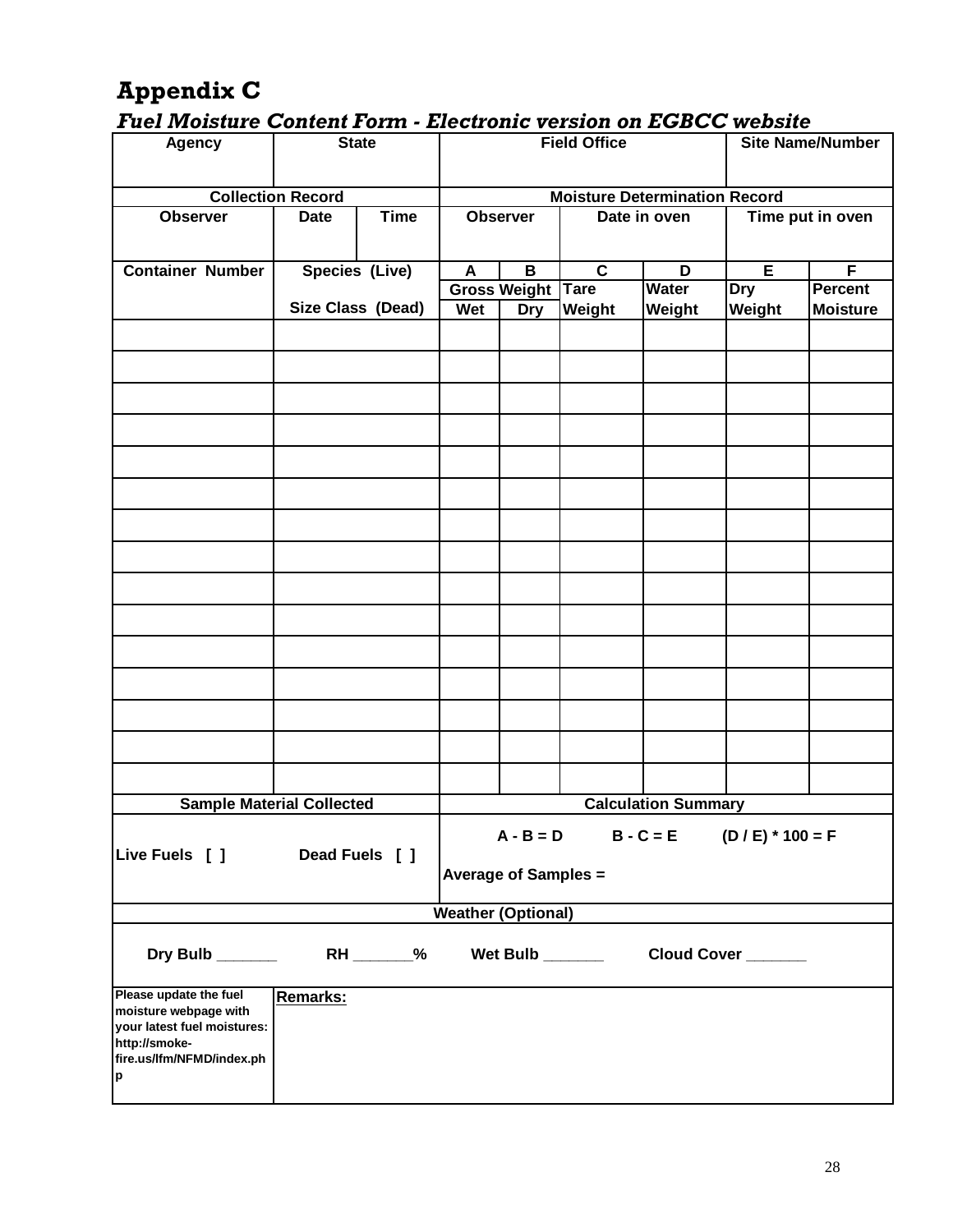## **Appendix C continued Instructions for moisture content sampling data sheet**

The form has room to enter 15 samples. You will need at least one copy of each form for live and dead fuel samples, but you may use more forms for differing vegetation types or when you take more than 15 samples.

1. Enter header information on each sample collection form:

**Agency State Field Office Site name or number**

2. Enter **Collection Record** header information:

**Observer** (your) name **Date Time**

- 3. Take a few moments to fill out the **Remarks** section with any phenological observations or other comments. Note anything unusual or of special interest about the site. Also note if you're collecting anything other than a *mix* of old and new growth for live fuel samples.
- 4. Mark the appropriate boxes for the type of sample material collected (live or dead fuels). For live fuels, mark whether you're collecting leaf and stem material or leaf material only.
- 5. Enter the **Container Number** as you select each from your pack or box.
- 6. If collecting only 1 species for live fuel moisture, note the species in the first row under **Species** heading. If you are collecting more than one, note species in each row. For dead fuels, note the size class (e.g., 1-hour, 10-hour, 100- hour, 1000hour, grass/forb, duff, soil, or litter).